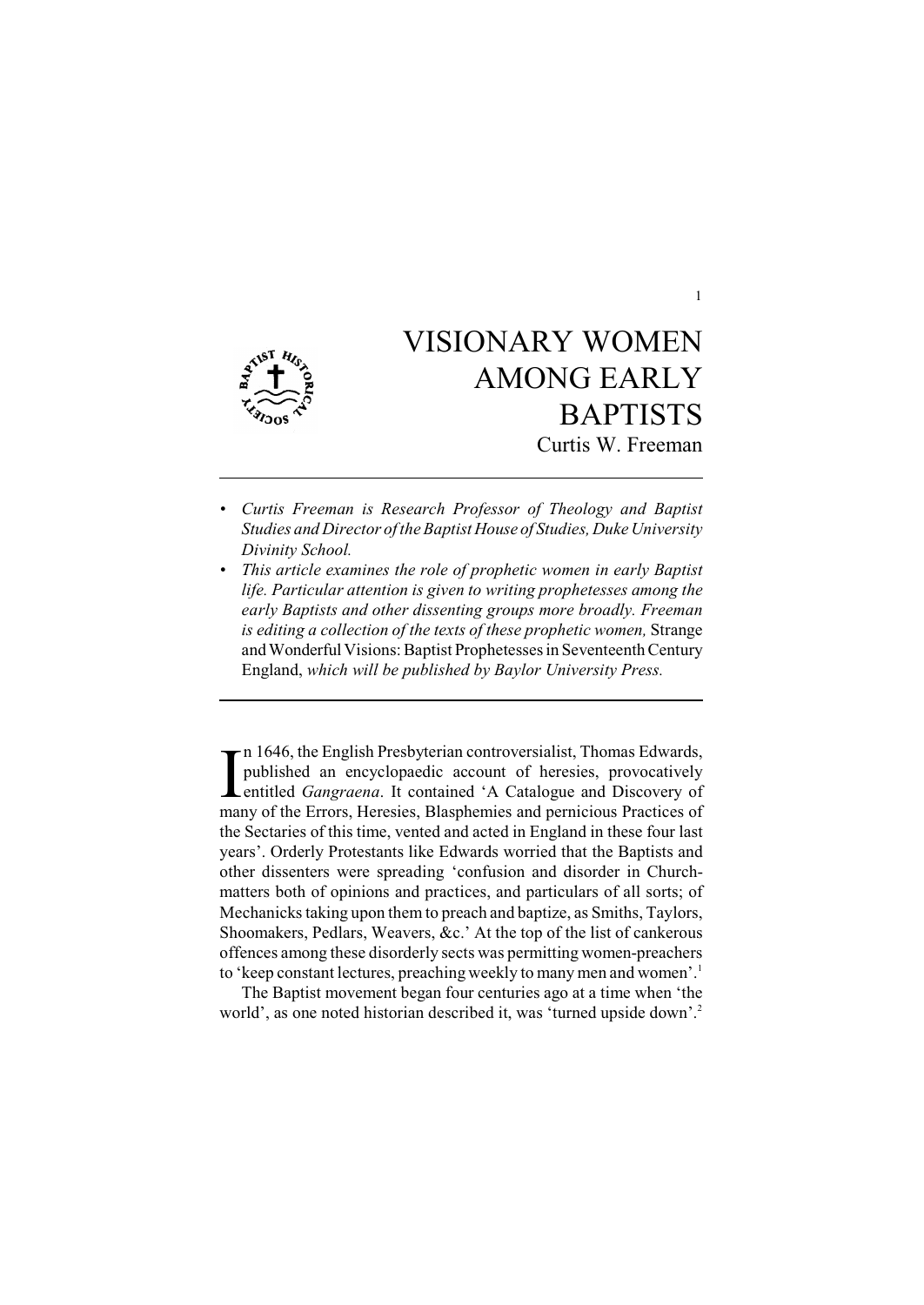With kingly sovereignty called into question and male supremacy also under strain, women began to exercise remarkable authority among the gathered churches. Baptists were, to be sure, less obviously radical than many of their fellow dissenters, which included Quakers, Ranters, Familists, Levellers, Diggers, Muggletonians, and Fifth Monarchists. But the appearance of orthodoxy concealed a deeper problem. Scottish Presbyterian minister, Robert Baillie, warned that the Baptists were in fact the fount of all heresy.<sup>3</sup> Their respect for the liberty of conscience fostered tolerance for diversity of opinion, and their democratic polity encouraged greater participation of the membership in the governance of congregations. Both principles, Baillie contended, threatened the prospects of godly reformation of the Church after the pattern of Westminster Calvinism. When it came to the participation of women in Baptist churches, Baillie and Edwards had grounds for concern. In many Baptist congregations, women outnumbered men. And even when women did not explicitly call for the right to preach, they played a more active role in Baptist life than in the established Church of England or among Presbyterian-ordered congregations.<sup>4</sup> But did earlier generations of Baptists really have women preachers? The answer is a complicated story that requires a careful telling.

## HANDMAIDS OF THE LORD

One of the Baptist congregations that figured prominently in Edwards' scornful catalogue of sectaries was the Bell-AlleyChurch of London led by Thomas Lambe, a soap-boiler by trade. Lambe's church was associated with the General Baptists, who were theologically more radical and ecclesiologically more loose than the Particular Baptists. The lively and often contentious meetings at Bell-Alley were open space for the free exercise of spiritual gifts among all the saints, regardless of gender.<sup>5</sup> Services often lasting several hours featured multiple preachers whose sermons were debated by the congregation after (and sometimes before) they had finished preaching. Edwards describes the Bell-Alley Baptists as raucous and disorderly: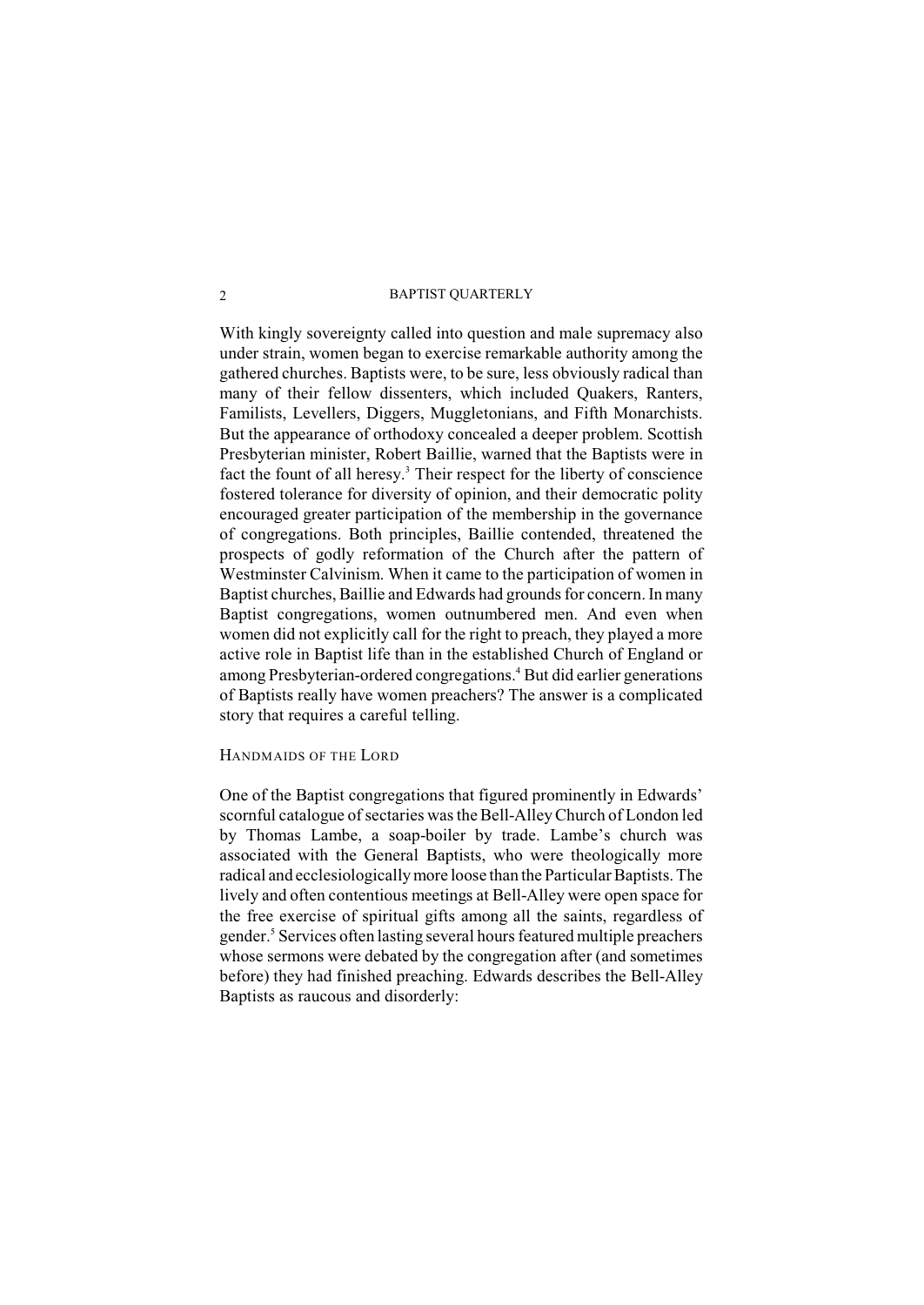In their church-meetings, they have many exercisers, in one meeting two or three, when one hath done, there's sometimes difference in the church who shall exercise next, 'tis put to the vote, some for one, some for another ... In this church 'tis usual and lawful, not only for the company to stand up and object against the doctrine delivered when the exerciser of his gifts hath made an end, but in the midst of it, so that sometimes upon some standing up and objecting, there's pro and con for almost an hour, and falling out among themselves before the man can have finished his discourse.<sup>6</sup>

Edwards provides a vivid, and in his view a scandalous, description of the 'she preachers' from Lambe's Church, one of whom was Mrs Attaway the lace-woman, the most notorious woman preacher in all of London. In 1645 she began holding a Tuesday afternoon lecture that attracted as many as a thousand people. At one meeting she entered the assembly accompanied by two other women 'with Bibles in their hands'. They sat at a table before the gathering. After a time of deliberation about who should speak first, Mrs Attaway began by offering 'a word of exhortation'. Quoting from the second chapter of Acts, she announced that 'now those days were come' when 'God would pour out his Spirit upon the handmaidens, and they should prophecy'. After a season of extempore prayer lasting about half an hour, she offered a message from the text, 'If ye love me, keep my commandments' (John 14:15). Her exposition and exhortation continued for about forty-five minutes. When there were no questions or objections to her message she yielded to a second woman who was soon interrupted by voices urging to 'Speak out!' As the interruptions continued, the second woman broke off her instruction and sat down. An agitated Mrs Attaway then offered a closing prayer that included a plea for God to 'send some visible judgment from heaven' upon those who had interrupted her dear sister. The imprecatious petition elicited a cry from the dissenters for 'God to stop her mouth'. Edwards concludes that the meeting came to an end in 'confusion and disorder'. 7

However, there was tension between Mrs Attaway and the Bell-Alley congregation. After addressing another weekday afternoon gathering, offering light for more than an hour, she asked if anyone took exception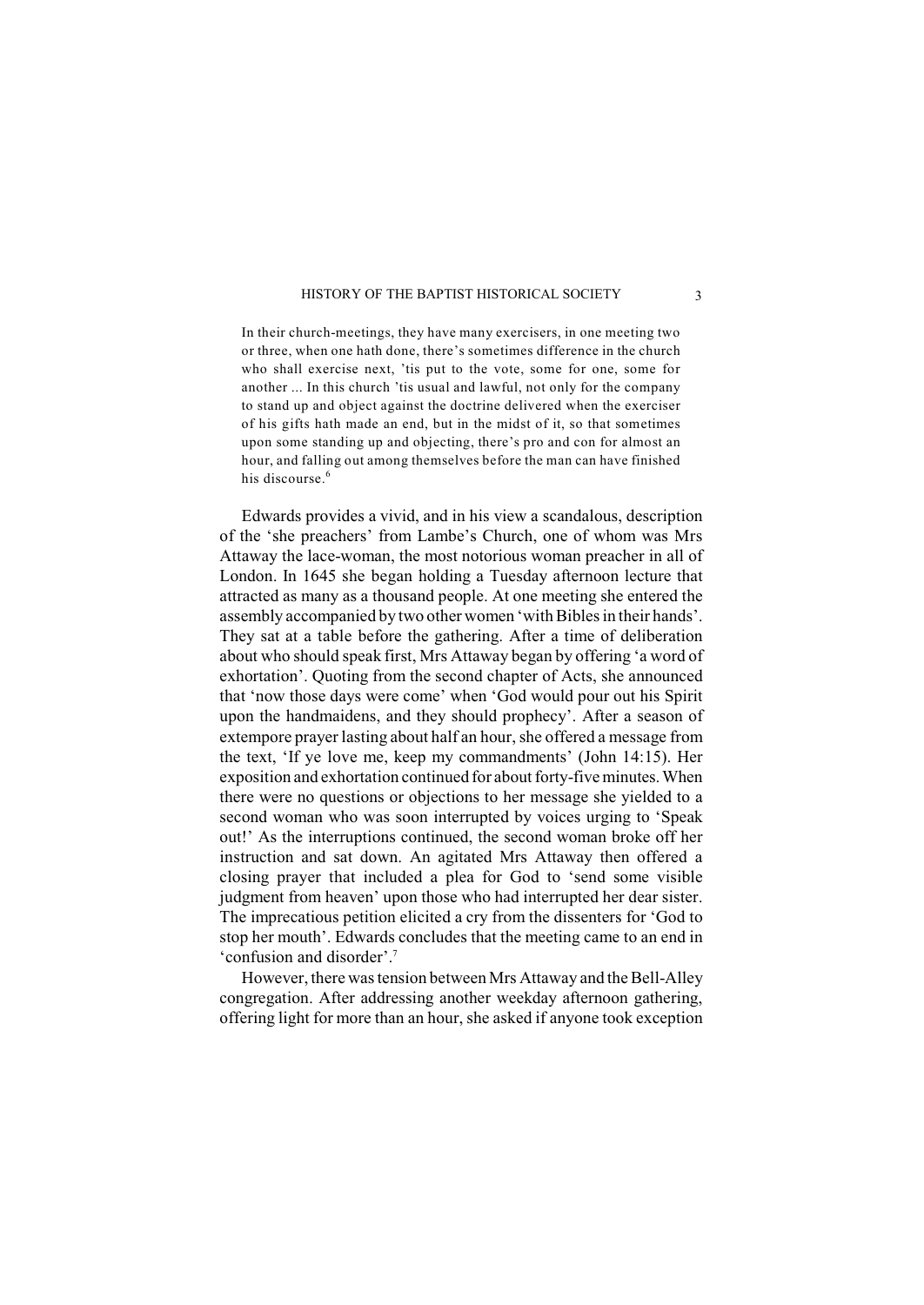to what she had delivered or could show that she had taught in error. A 'sister', presumably one of the female members of the Bell-Alley Church, objected, asking 'what warrant she had to preach in this manner'. Mrs Attaway interrupted, recognizing that by 'in this manner' the sister meant 'that she ought only to preach to those that were under baptism'. Mrs Attaway continued, disclaiming that she was not preaching, but only exercising her gifts. The sister pressed again, asking what warrant she had then for exercising. Quoting 1 Peter 4:10-11, Mrs Attaway responded,

As every man hath received the gift, even so minister the same one to another, as good stewards of the manifold grace of God. If any man speak, let him speak as the oracles of God; if any man minister, let him do it as of the ability which God giveth:

She continued, citing the command to 'exhort one another' (Hebrews 10:25), as well as numerous other Scriptures. Mrs Attaway explained that when she first began exercising, it was only among women, 'but when she considered the glory of God that was manifested in babes and sucklings, and that she was desired by some to admit of all that pleased to come, she could not deny to impart those things that the Spirit had communicated to her'. The female church member again objected to spiritual lectures being held in such a public forum, saying that Mrs Attaway 'ought not to preach to the world'. Further queries and discussion devolved into an argument about infant baptism, so that Mrs Attaway stopped speaking and got up from the table. Another woman dismissed the gathering, saying, 'You have heard what was delivered, and may rest satisfied'.<sup>8</sup>

Strict Protestants like Edwards regarded Mrs Attaway as more infamous than famous. They worried that her willingness to question the social order, if followed by others, would inevitably lead to chaos and anarchy. Edwards reported that after reading John Milton's tract on divorce, Mrs Attaway commented that 'Master Milton's doctrine ... was a point to be considered of; and that she for her part would look more into it, for she had an unsanctified husband, that did not walk in the way of Sion, nor speak the language of Canaan'. She was apparently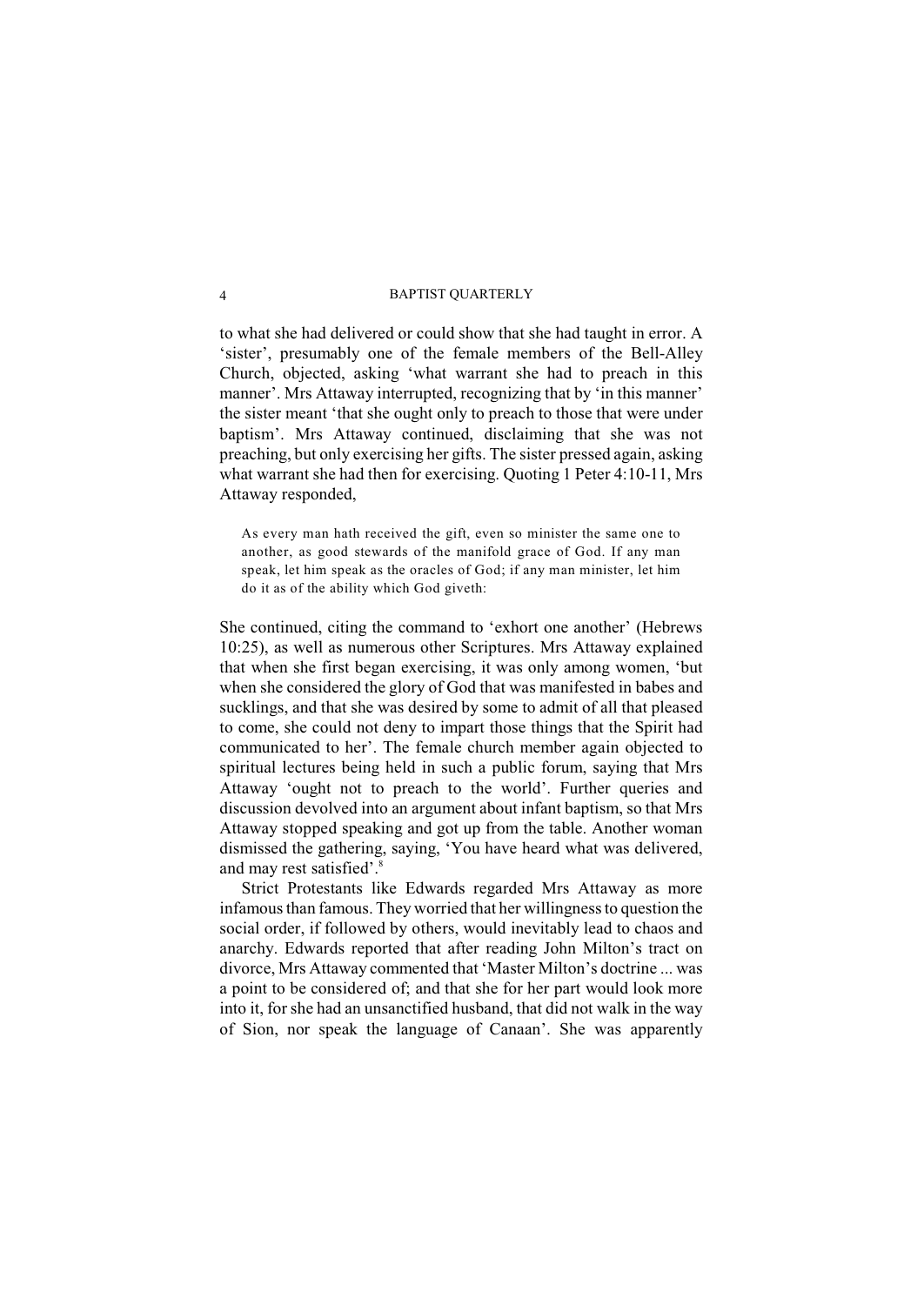persuaded by the argument that a loveless and troubled marriage is worse than 'a needful divorce' and 'practiced it in running away with another woman's husband', one William Jenney, who was likewise unequally yoked to an unbelieving spouse. Jenney reasoned with Milton 'from that Scripture in Genesis where God saith, "I will make him an help meet for him", that when a mans' wife was not meet help, he might put her away and take another; and when the woman was an unbeliever (that is not a sectarie of their church) she was not a meet help, and therefore Jenney left his wife and went away with Mistress Attaway'.<sup>9</sup> Presbyterian and Anglican critics rightly saw nonconformists as a threat to the religious establishment because they embraced a civil rather than an ecclesiastical justification of marriage and family.

Edwards' polemical account was surely intended to portray the Baptists in the worst possible light. They were a convenient and credible scapegoat. By consistently describing them as 'Anabaptists', a label they vigorously resisted, $10$  Edwards conjured the radical spectre of the Münster rebellion, where in 1534 Anabaptist fanatics took control of the North German city introducing communism and polygamy as they awaited the return of Christ and the establishment of the millennium. The ill-fated experiment resulted in tragedy as the entire population was put to the sword. Yet despite his negative strategy, Edwards offers a credible portrait of Baptist church meetings in the 1640s. As the eminent historian of the seventeenth century, Christopher Hill, observed, Edwards' *Gangraena* is an alarmist account by a professional heresyhunter. Nevertheless, it is 'well documented and seems to stand up quite well to examination'.<sup>11</sup> Still, there is tension between the ways that the women of Lambe's Church seemed to understand their proclamation as 'exercising' but not 'preaching' and Edwards' contention that the Baptists were swarming with 'illiterate mechanick preachers, yea of women and boy preachers!'<sup>12</sup> The difference may in part be due to what one means by 'preaching'. Baptists recognized their preachers as valid if they were called by a gathered congregation, but in the eyes of the Church of England and Parliament, because they were ordained by neither bishops nor presbytery, Baptist ministers — all Baptist ministers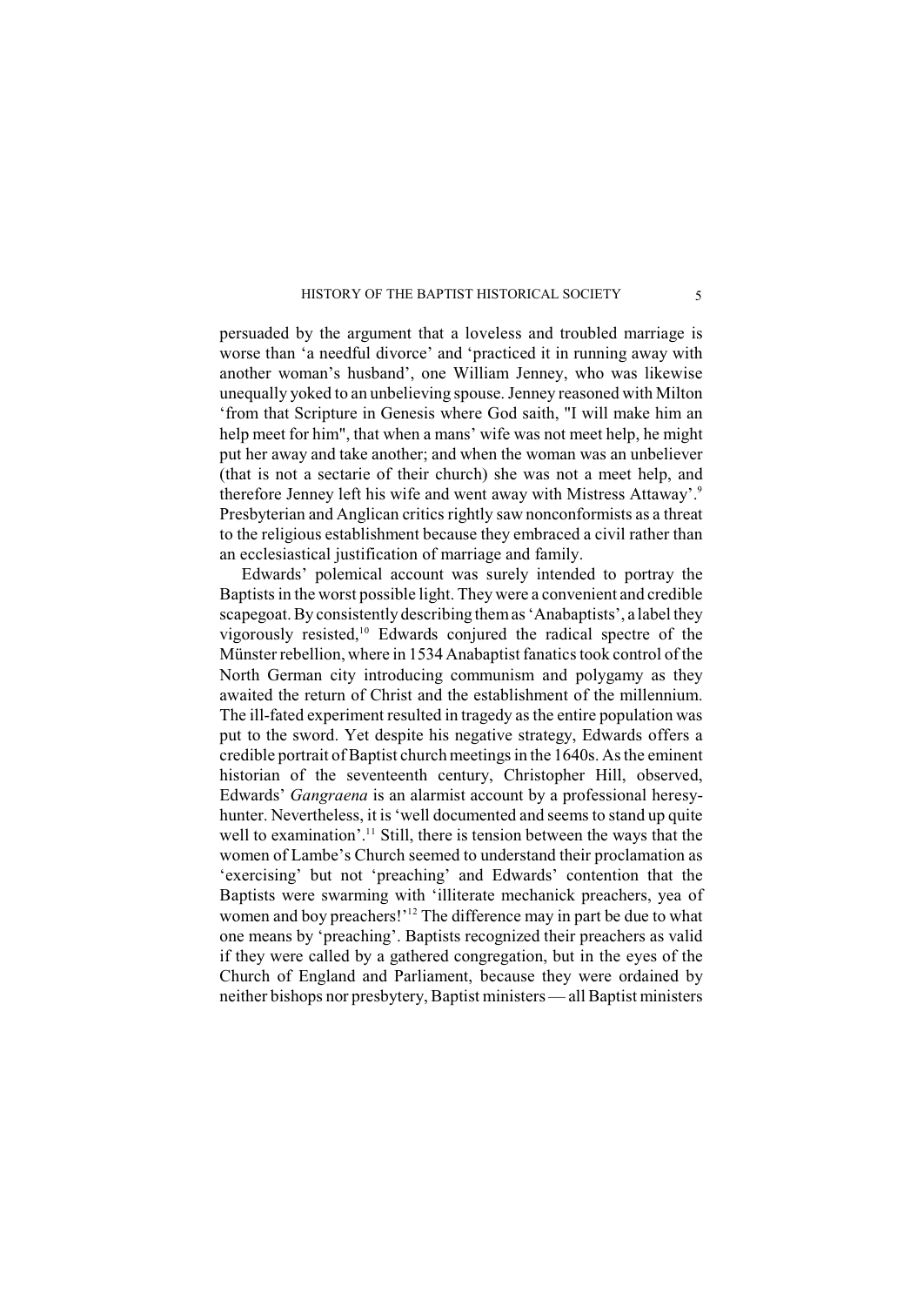— were regarded as lay preachers, and thus their exercise in public meetings was warrantless.

Experience of grace, baptism with a confession of faith, and a congregational call were for the Baptists necessary criteria of warranted preaching. But in the eyes of Parliament and the established Church, neither soap boilers nor weavers nor young men nor women were fit preachers. As Nigel Smith observed, 'radical religion itself flourished precisely where learned clergy who had moved into separation or sectarian positions interacted with the "middling sort" and artisans'.<sup>13</sup> Gathered churches were full of such lower and middle-class folk, and no social group among them was more systematically excluded from all professions, including the clergy, than women. That Edwards scrupulously noted the class and gender of each Baptist indicates that these factors, every bit as much as suitable ordination credentials, counted in disqualifying dissenting preachers who were neither university educated nor proper churchmen. It was not long, however, before the General Baptists, with whom Lambe's own church was associated, began to take steps toward establishing an orderly process for ordination limited to those of the male gender, recommending to churches 'that some gifted men should be appointed or set apart to attend upon the preaching of the word'. 14

The women preachers among the Baptists from Edwards' account also understood their exercise to be warranted by a higher authority than the Church of England, which sometimes put them at odds even with their fellow Baptists, for they perceived themselves to be actors in the end-time drama. Their prophetic activity, they believed, was the fulfillment of God's promise for a great outpouring of the Spirit and a great overturning of the social order in which women as well as men would proclaim the word of the Lord. It was a subversive hermeneutical vision in a social world where biblical warrants were used to reinforce the subjugation of women who were regarded as the natural and spiritual inferiors of men and who were limited to a destiny of marriage and childbearing.<sup>15</sup>

Edwards' description of Baptist women prophetesses bears a striking resemblance to the self portrait offered by two Quaker women, Priscilla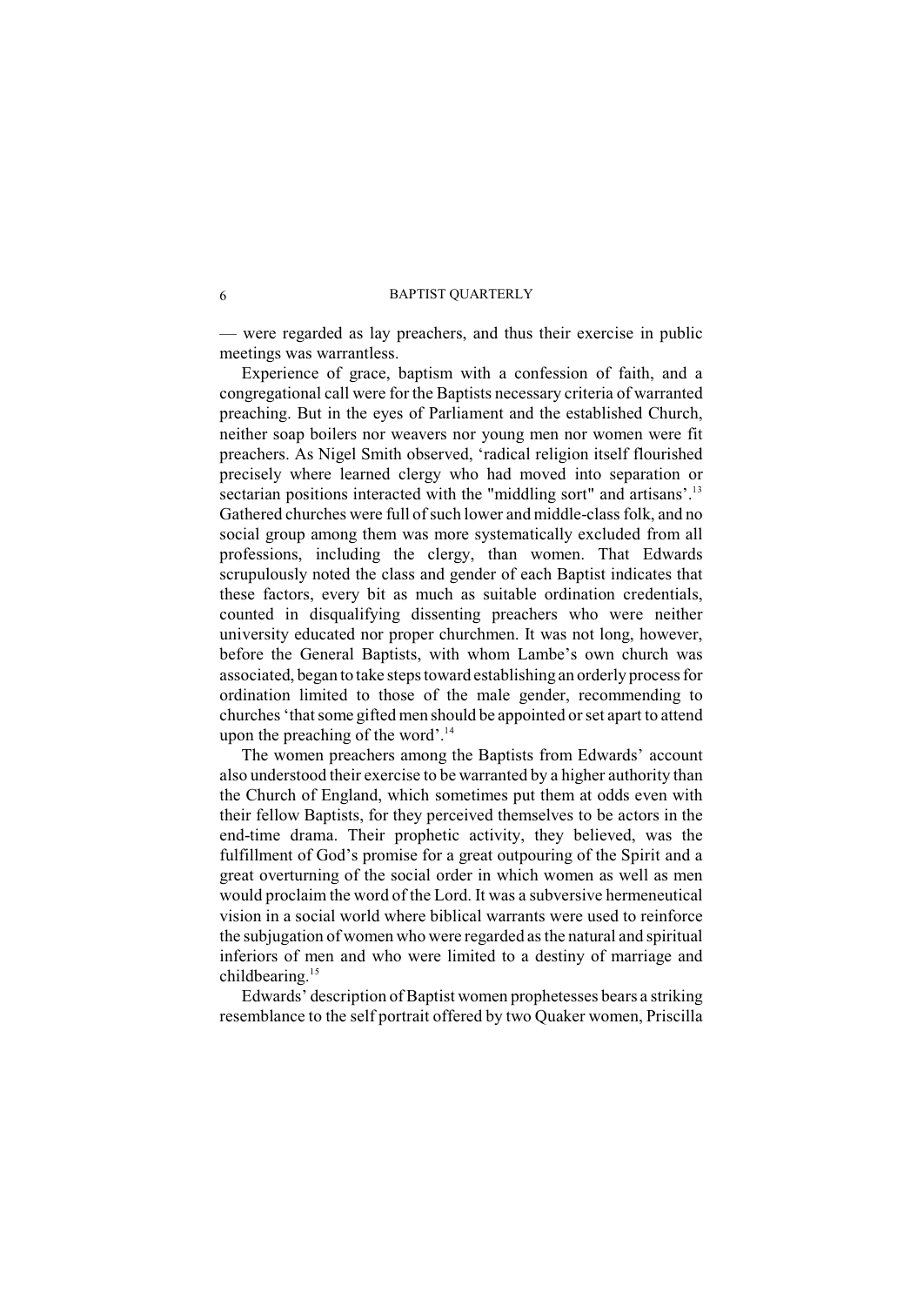Cotton and Mary Cole, who in 1655 were imprisoned in Exeter for preaching. Their arrest was based on a supposed violation of the biblical injunction: 'Let your women keep silence in the churches: for it is not permitted unto them to speak' (1 Corinthians 14:34). Preaching women were commonly dismissed as simple-minded or mentally unstable. Rather than disputing this assumption, Cotton and Cole answer to the prelates that 'Silly men and women may see more into the mystery of Jesus Christ, than you'. They clarify that the biblical prohibition silencing women applies not to women only, because the same apostle Paul states that 'we are all one both male and female in Christ Jesus' (Galatians 3:28). The apostle Paul further teaches that both men and women may prophesy in the church with the qualification that 'a woman may not prophesy with her head uncovered, lest she dishonor her head' (1 Corinthians 11:5). Then they ask what appears to be an innocuous question: What is 'the meaning of that "head"'? They reply, that the answer is given, or at least implied, by Paul just two verses earlier when he states that 'the head of every man is Christ' (1 Corinthians 11:3). Christ is the head. If anyone, woman or man, speaks in church so that what they say is only the 'wisdom of man' then 'Christ, the true head' is not covered and 'Christ the head is then dishonored'. The decisive moment of hermeneutical subversion comes when Cotton and Cole explain to the established, university-educated, male clergy who speak in words of worldly wisdom and thus do not prophesy under Christ: 'You yourselves are the women that are forbidden to speak in the church'.<sup>16</sup>

Such a radical vision of equality met resistance at almost every level of society. William Allen voiced the prevailing attitude toward gender relations when he suggested to Sarah Timms, another Quaker prophetess, that instead of prophesying, she should be 'sweeping the house and washing the dishes'.<sup>17</sup> Yet somehow these visionary women found ways not to be bound by the conventions of domesticity, and they proved to be every bit the theological match for the apologists of patriarchalism. Kathrine Chidley, a Leveller and a member of the Independent London congregation led by John Duppa, challenged none other than Thomas Edwards himself. She defended churches gathered by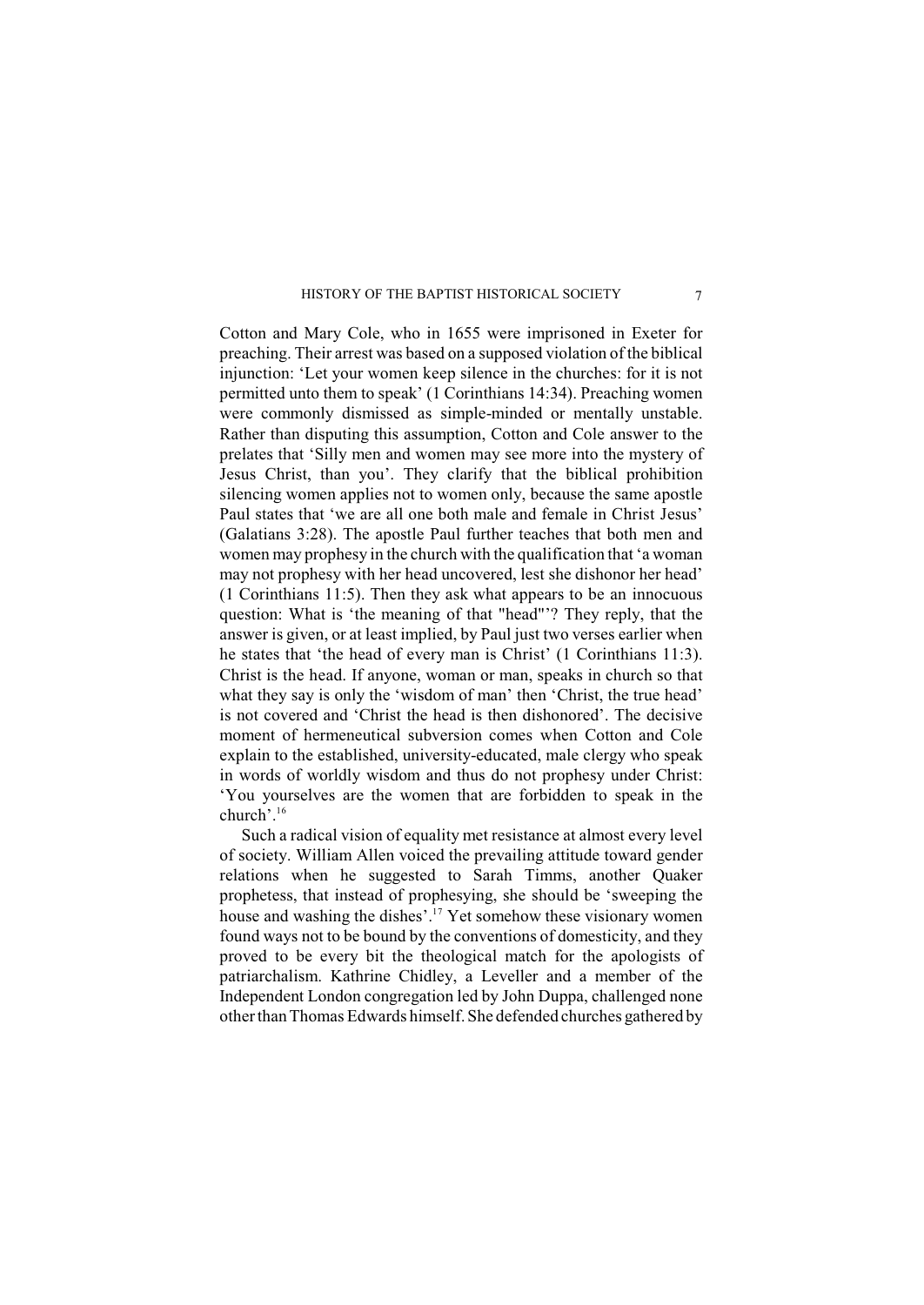'well-meaning Christians', no matter how socially humble, rather than by 'ill-meaning priests', who 'are very unfit men to make churches; because what they build up with one hand, they pull down with the other'.<sup>18</sup> Edwards was particularly worried that toleration of the gathered churches would lead to a breakdown of what he took to be the God-given authority of 'husbands, fathers, and masters over wives, children, and servants'. Chidley answered him, appealing to 1 Corinthians 7:13, which, she argued, 'plainly declares that the wife may be a believer, and the husband an unbeliever'. She taunted:

I pray you tell me, what authority this unbelieving husband hath over the conscience of his believing wife; It is true he hath authority over her in bodily and civil respects, but not to be a Lord over her conscience ... Yet it is Christ the King of Kings that reigneth over their consciences; and thus you may see it taketh away no authority which God hath given to them.<sup>19</sup>

The records of the General Baptist Church in Fenstanton, Cambridgeshire from 1658 offer a similar argument in the case of Jane Adams who, when asked by Messengers 'why she did neglect coming to the meetings', replied, 'her husband would not suffer her'. After reproving and admonishing her, they excluded her from membership. The congregation then considered 'whether the threatenings of a husband are sufficient warrant for a woman to keep fromthe assemblies. After consideration it was concluded and resolved, that unless a person was restrained by force, it was no excuse for the absenting themselves from the assemblies of the congregation.<sup> $20$ </sup> Though Baptists respected the conscience of women, they expressed reservations about the full participation of women in the life of the church. Proto-Baptist John Robinson maintained that women were not permitted to prophesy in the church meeting, but 'they may make a profession of faith, or a confession of sin, say amen to the church's prayers, sing psalms vocally, accuse a brother of sin, witness an accusation, or defend themselves being accused', and even reprove the whole congregation if needed. $2<sup>1</sup>$ Women in the congregation of the first Baptist, John Smyth, were likewise not allowed to prophesy in the church meeting, and there were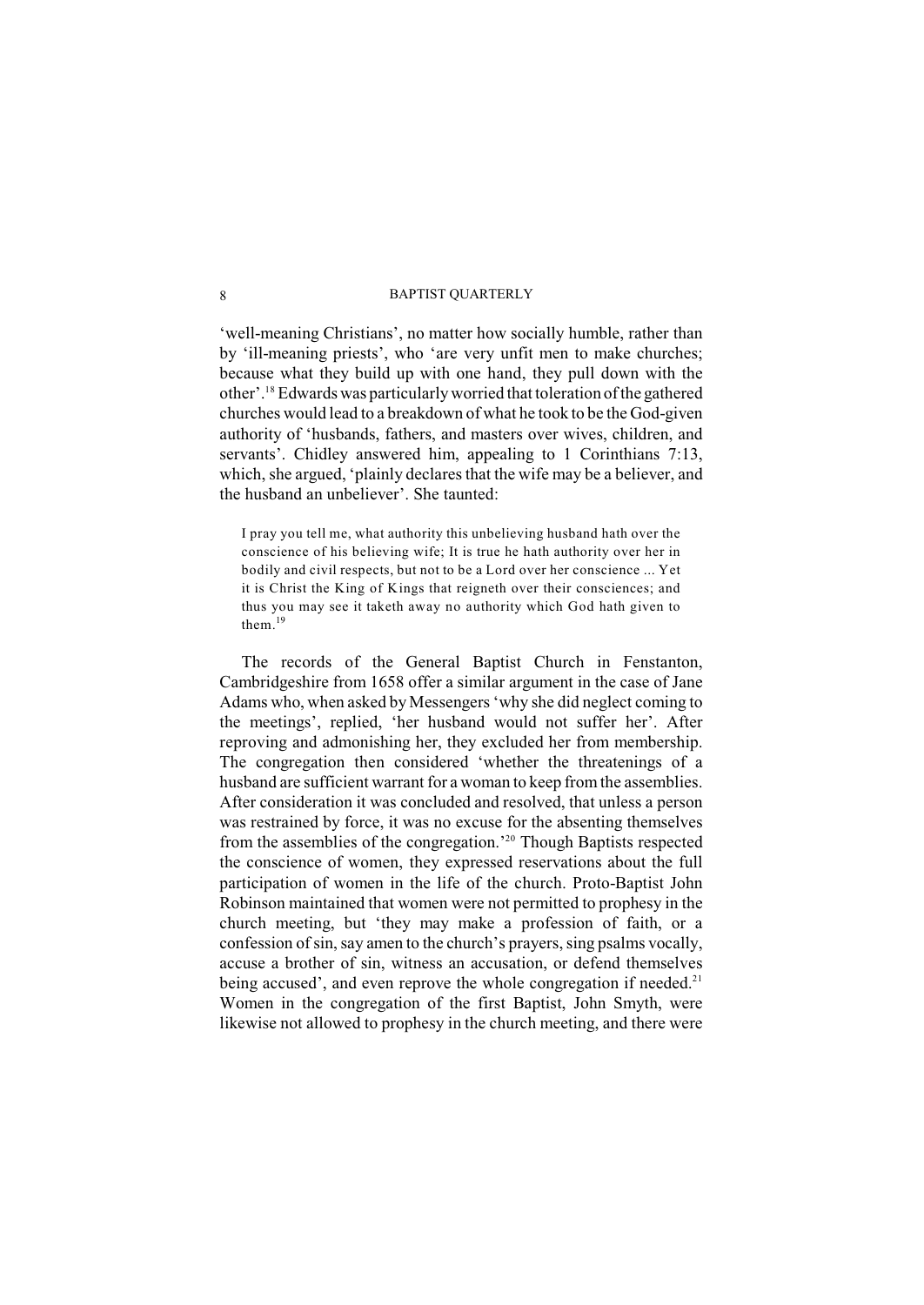questions about whether they should be permitted to vote, though they could serve as deacons.<sup>22</sup> The records of the Midland and Abingdon Particular Baptist Associations in 1656 and 1658 indicate that women could speak in a church meeting to make a profession of faith or a confession of sin, or to offer a witness in fraternal admonition. Otherwise they should remain quiet, 'acknowledging the inferiority of their sex'.<sup>23</sup> The West Country church records, however, suggest that some Baptists took an even stricter view, answering that 'a woman is not permitted at all to speak in church, neither by way of praying, prophecying nor enquiring'.<sup>24</sup>

Yet Baptist women were expected to answer for themselves in matters of discipline. For example, in the Fenstanton records of 1652- 1653, Widow Saunders, Anne Pharepoint, Elizabeth Brown, Widow Binns, and Widow Wiggs were all admonished by Messengers of the congregation on charges ranging from absenting from worship, marriage to a non-church member, attending services in the parish church, and forsaking the faith. In each case, the women were presented with the charge against them and asked to declare their resolution.<sup>25</sup> Some Baptists, however, went further, allowing women to prophesy in the church meeting. For example, a conflict arose in a London congregation between sister Anne Harriman and a male member, a brother Naudin, who 'had said that he would not walk with such as gave liberty to women to speak in church, whilst she, for her part, would not walk where she had not this right'. The church conceded to her request on the basis that 'a woman, (maid, wife or widow) being a prophetess (1 Corinthians 11) may speak, prophesy, pray, with a veil. Others may not'. 26

The participation of women in the polity of local Baptist congregational life demonstrates that although they were not regarded to be complete equals with men, as was more nearly realized among the Quakers and Levellers, women were nevertheless respected as moral agents. Husbands were not lord over the conscience of their wives. In the end women church members were responsible to answer for themselves. Nigel Smith summarizes this radical vision of gender equality: 'What should be noted is the tendency among some Puritans (the more radical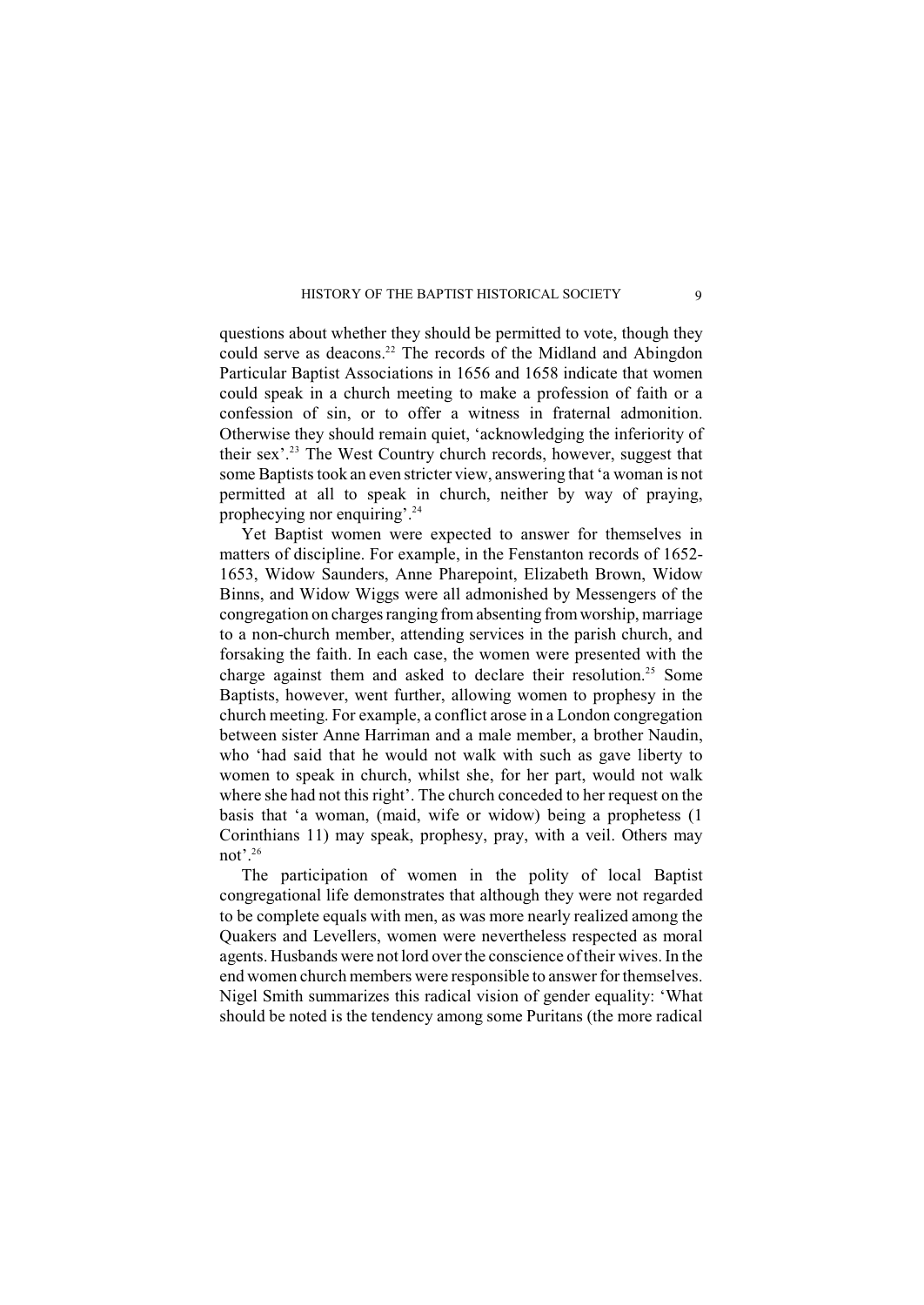the Puritanism, the greater the tendency) to regard women as the spiritual equals of men'.<sup>27</sup> It confirms the more general observation by R.A. Knox that 'the history of enthusiasm is largely a history of female emancipation,' though he added, in his opinion 'it is not a reassuring one.<sup>28</sup> Yet the distinction between 'preaching', in which only men could engage, and 'prophesying', that permitted women to exercise their gifts, was difficult to maintain. As historian Keith Thomas observed, they 'often came to much the same thing'.<sup>29</sup>

In 1641 an anonymous tract entitled *A Discovery of Six Woman Preachers* appeared. It named six women from Middlesex, Kent, Cambridgeshire, and Salisbury, all of whom likely were Baptists, explaining that their 'manners, life, and doctrine' were 'pleasant to be read', but warning that their stories were 'horrid to be judged'. The unnamed author disputed the claim that 'their only reason or cause of preaching was, that there was a deficiency of good men, wherefore it was but fit that virtuous women should supply their places', and that 'they themselves would preach nothing, but such things as the Spirit should move them'. One of the six, Anne Hempstall in Middlesex County, derived her call to preach from a vision of the biblical prophetess Anna, who appeared in a vision. The author describes Hempstall's sermon as striking the congregation 'into an astonishment', adding, 'long did she preach, and longer I dare avouch than some of the audience were willing'. The author suggests these women preachers were perhaps trained in their prophetic ministries at Bedlam or Bridewell, two infamous institutions for the confinement of the insane and disorderly. It concludes, 'At this time I have described but six of them ere long I fear I shall relate more, I pray God I have no cause.'<sup>30</sup> Four years later, another anonymous tract was published, entitled, *A Spirit Moving in The Women Preachers*, in which 'certain queries [were] vented and put forth unto this affronted, brazen-faced, strange, new feminine brood'. The author suggests that the appearance of these prophetesses is due to a failure in the home, stating that most of them, 'wearing the breeches' in the family, 'lead their husbands by the nose'. The critique continues, charging women preachers with arrogance, ignorance, and delusion: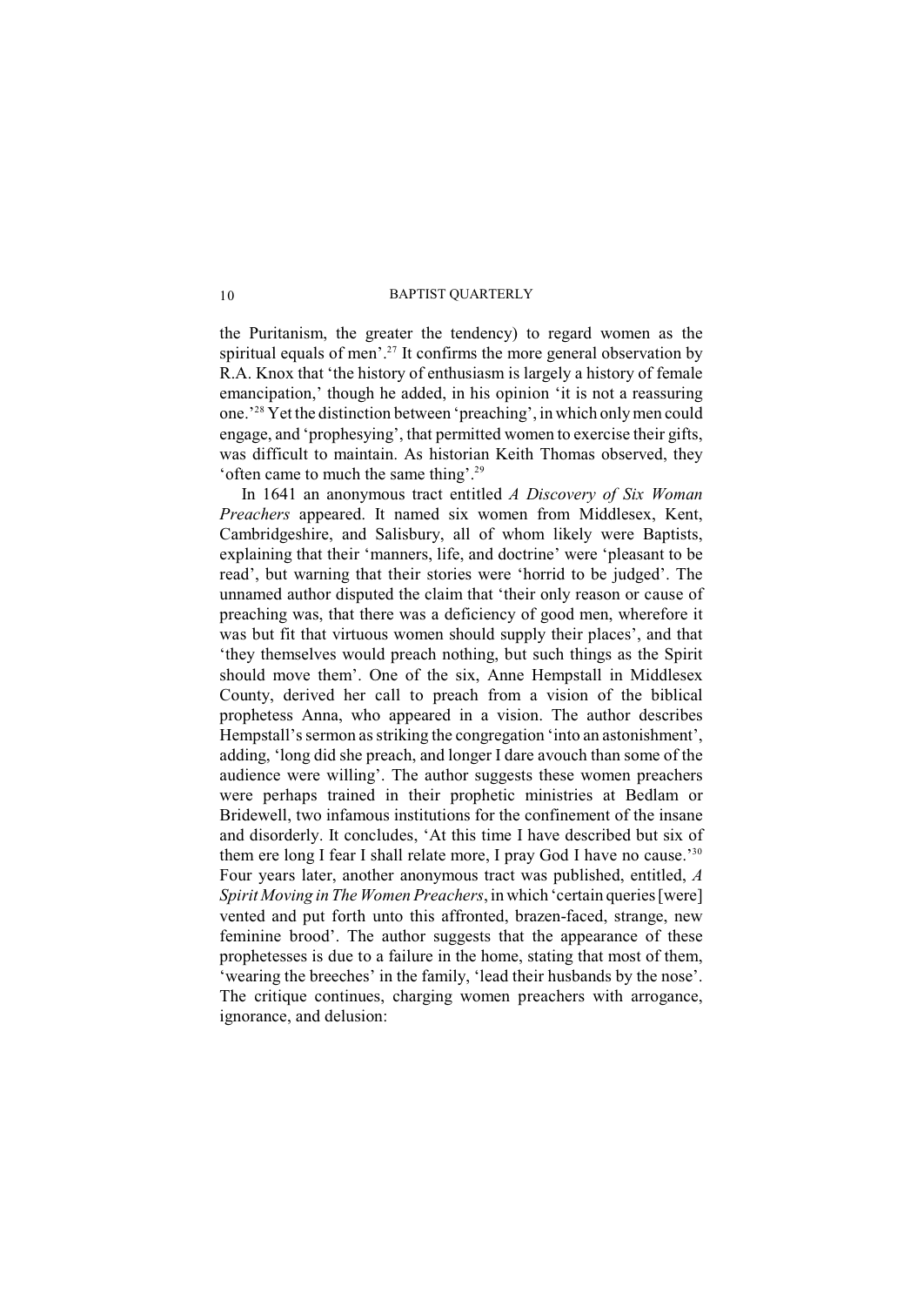[D]ivers of them have lately advanced themselves with vain-glorious arrogance, to preach in mixed congregations of men and women, in an insolent way, so usurping authority over men, and assuming a calling unwarranted by the word of God for women to use: yet all under the colour, that they all as the Spirit moves them; wherein they highly wrong and abuse the motions of the blessed Spirit, to make him to be the author of so much schism, disorder, and confusion; they being rather led by the strong delusions of the prince of darkness, to countenance their ignorance, pride, and vain-glory.<sup>31</sup>

Critics who suspect that the role of female prophecy in this revisionist account of radical Puritanism was of marginal influence would do well to take a careful look at the numbers. Reasonable estimates indicate that between 1640 and 1660 as many as three hundred women prophetesses were active in England. A checklist of women's published writings during this period suggests that more than half of these women's writings could be described as 'prophetic'.<sup>32</sup> Most of them published nothing, but many of the forty-seven well-known women visionaries during the revolutionary period did write. Nine of these writing prophetesses were Baptists.<sup>33</sup> Contrary to the unflattering portrait presented by critics like Thomas Edwards, these women told their stories in their own words, although their visions and revelations were in some cases dictated to a 'relator' who redacted their oracles. The life and ministries of five women, all of whom were associated with the Particular (or Calvinistic) Baptists, illustrate the importance of visionary women in early Baptist life. They are Sarah Wight (1632-?), Anna Trapnel (1642-1660), Jane Turner (1653), Katherine Sutton (1630- 1663), and Anne Wentworth  $(1629/30-1693?)$ .<sup>34</sup> That the combined total of the writings of these five women was over one thousand pages is no small record. And because many of these writings were published as cheap pamphlets, and thus available to even the poorest labourers, they were able to reach a wide audience and often went through multiple editions.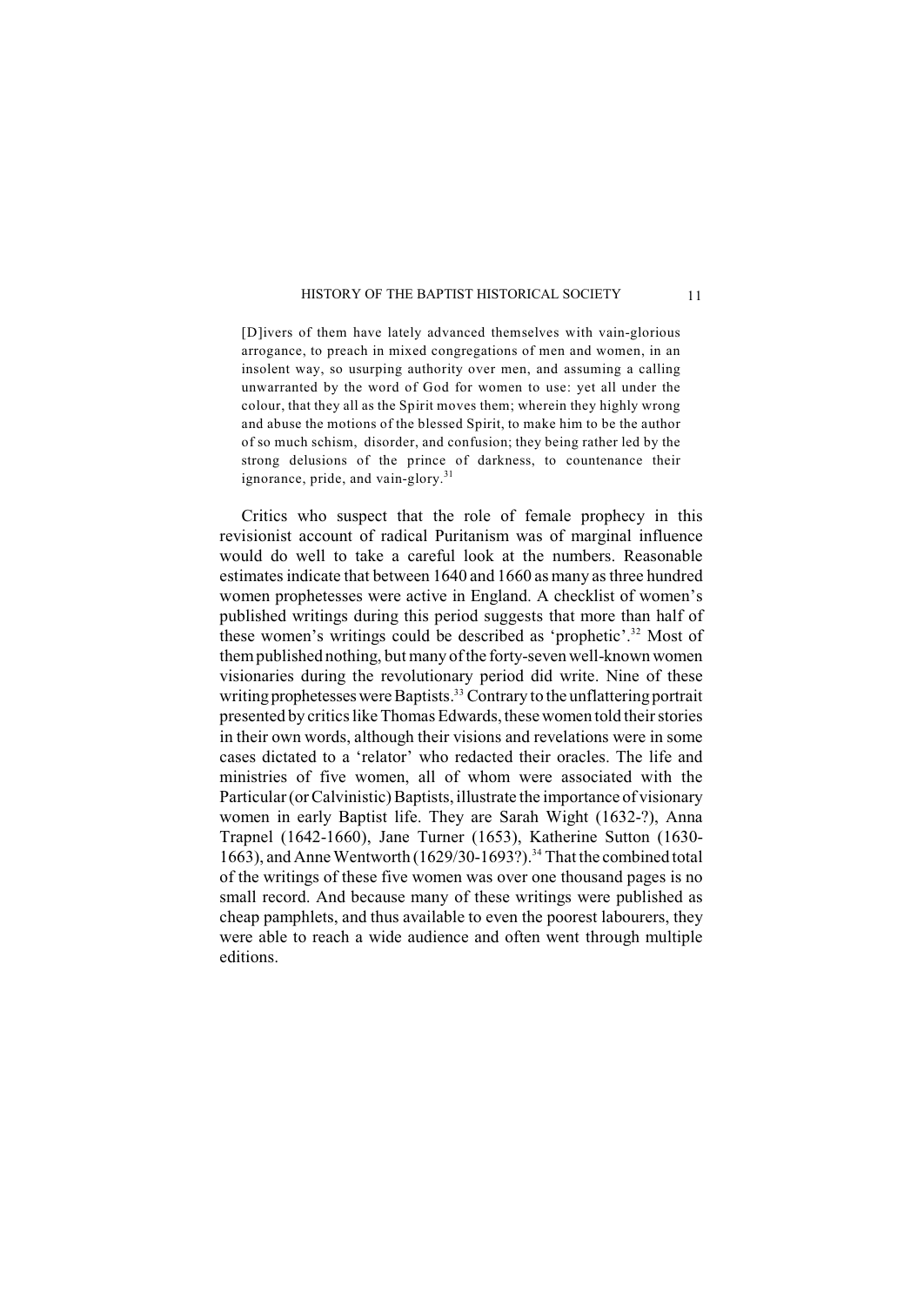## ORACLES OF KING JESUS

The remarkable story of sixteen-year-old Sarah Wight, entitled *The Exceeding Riches of Grace Advanced*, was based on eyewitness accounts kept by members of her congregation and edited by Henry Jessey, one of the most prominent London Baptist ministers of the day.<sup>35</sup> The 186page book that provided a narrative of her conversion from 'a hopeless and restless state to joyful rest in the Lord', was published in 1647 and went through six editions by 1652. For radical Puritans, and especially Calvinistic Baptists, conversion was a process often lasting years and requiring meticulous self examination of one's 'experience' in search of signs of saving grace.<sup>36</sup> These evidences were displayed over time in preparatory stages ultimately leading to an awareness and reception of salvation.<sup>37</sup> Sarah Wight's conversion began about age twelve and lasted four years. In February of 1647 her consciousness of sin grew so intense that 'she could believe nothing but hell and wrath to be her portion'.<sup>38</sup> After numerous failed suicide attempts, she began a total fast on 27 March 1647 that lasted seventy-six days during which she was struck deaf and blind. As she moved in and out of trance states she received a series of revelations that offered signs of grace.

The first vision occurred on 6 April 1647, in which she saw herself crucified with Christ. After calling for a drink of water, she sat up in her bed and spoke softly:

Ah, that Jesus Christ should come from the bosom of his Father, and take the nature of man upon him! ... Who came he to die for? For sinners; aye for the greatest sinners, the chiefest sinners, the chiefiest sinners. A dying Christ for a denying Peter. Peter denied him, and yet he died for him. Go tell Peter! Go tell Peter! Ah Peter.<sup>39</sup>

## Later she reflected on this event:

I lay in visions. And in that time, the Spirit of God was powered in upon me. And then Jesus Christ was presented to me, as crucified for my sins, I saw it: and myself crucified with him: and when I saw a glimpse of his love, then I mourned bitterly for my sins, and never truly sorrowed for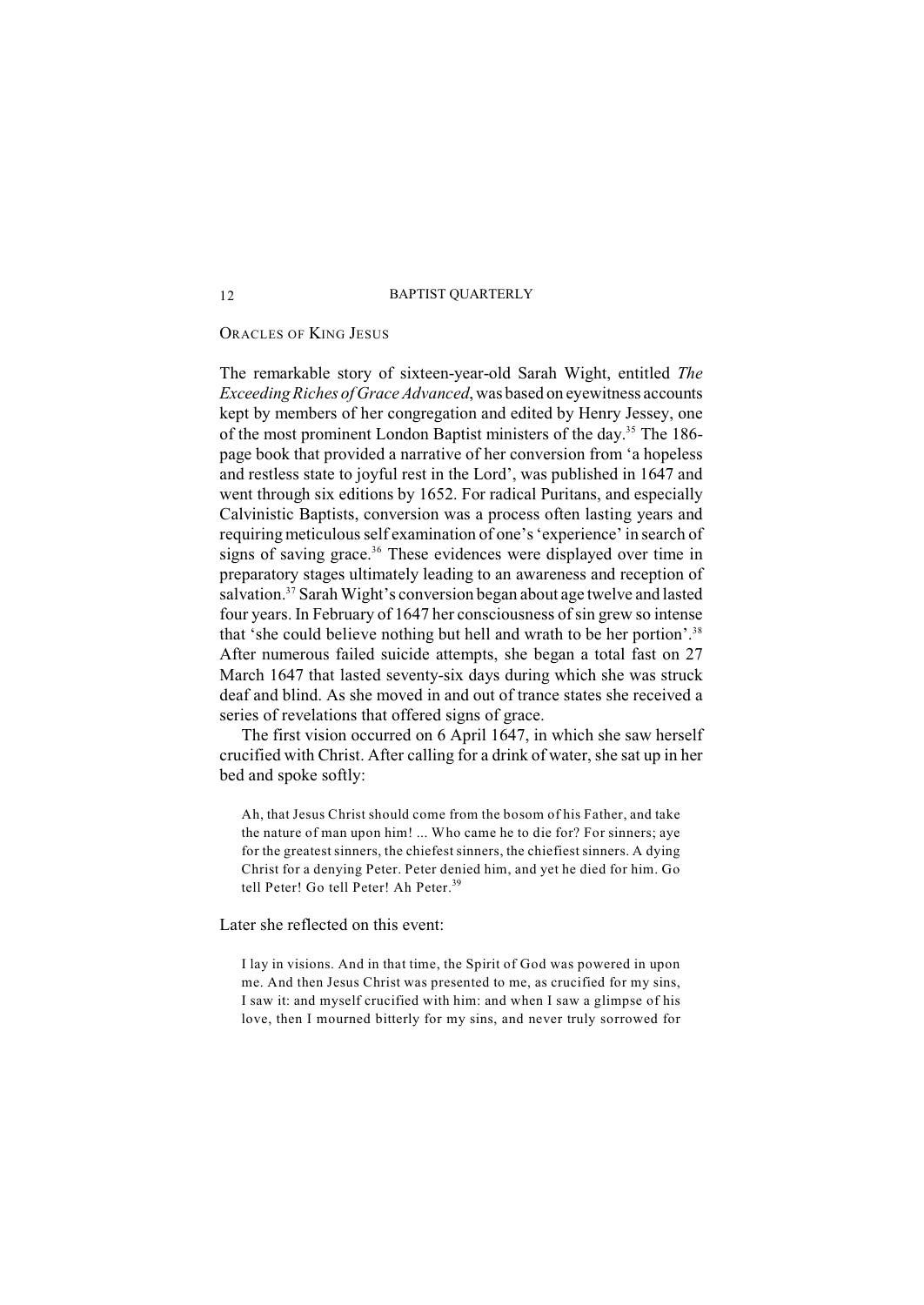sin, till then. I never mourned for sins, as sin, before. But then I mourned bitterly. And now praise the Lord with me, and let us magnify his name together.<sup>40</sup>

As Barbara Dailey suggests, Wight's testimonial finds its place broadly in the tradition of devotional practices associated with the art of dying (*ars moriendi*) in which women were permitted to speak to friends and family within the liminal space of the deathbed. Among radical Puritans like Wight, the conversion narrative as witness to spiritual death and rebirth, transformed this ritualized practice so as to authorize women like Wight to prophesy. And with imaginations intensified by social and political upheaval, her beside congregation was hungry for a taste of the future. $41$  In the days of her visitation, Wight had a series of revelations culminating in the completion of her conversion. The rest of the book contains the record of 'conferences' in which she heard the experiences of other women who 'heard what the Lord had done for her soul'.<sup>42</sup> One of those that questioned Wight was Joshua Sprig, who asked, 'But do you not think there will be a time, when God will pour out more of his Spirit upon his sons and daughters, than now is usual?' She answered, 'This is but a taste now of what shall be.<sup>'43</sup> On 11 June she received a vision in a dream that told her: 'Rise, and stand upon thy feet: For I have appeared to thee for this purpose, to be a minister and a witness, both of the things thou hast seen and in which I will appear unto thee.<sup> $344$ </sup> After she awoke, she broke her fast and began to recover her strength. Little more of her is known about her subsequent ministry and witness, except that in 1656, after 'the death of her brother' and 'the troubles of her mother', *A Wonderful Pleasant and Profitable Letter Written by Mrs Sarah Wight* appeared in print. 45

One of the visitors who came to confer with Sarah Wight was a young woman named Anna Trapnel.<sup>46</sup> Like Wight, early in her life she began experiencing spiritual visions that confirmed her election. Her father was a carpenter, but her mother was a visionary woman, who prayed upon her deathbed: 'Lord! Double thy spirit upon my child.'<sup>47</sup> This prayer was dramatically answered in January 1654, as Anna Trapnel suddenly burst on the public stage while awaiting a verdict in the hearing of Vavasour Powell, a Welsh Baptist preacher and Fifth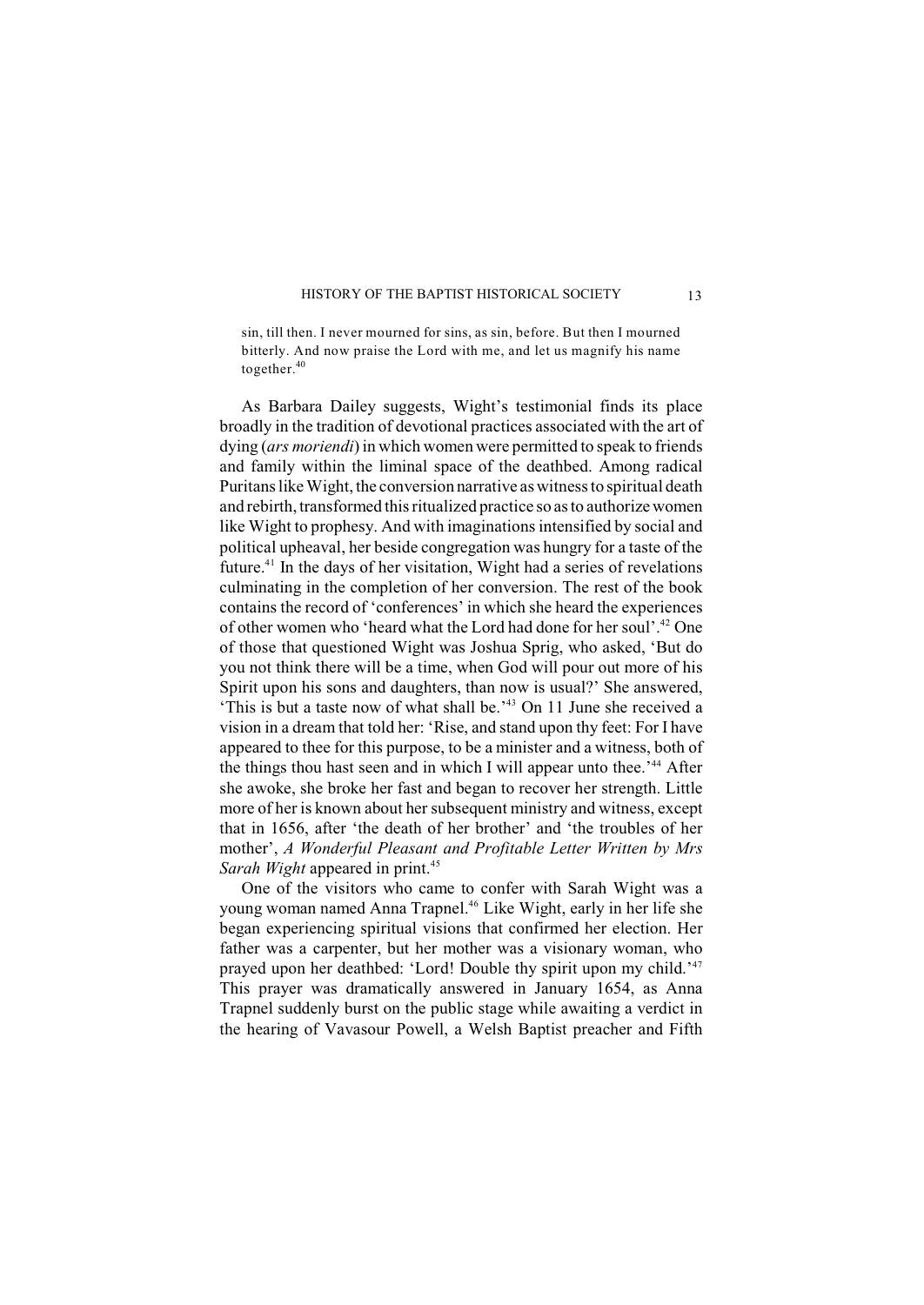Monarchist, who stood accused of plotting against Oliver Cromwell. Trapnel fell into a trance state that lasted twelve days during which she issued oracles every three to four hours in sing-song, rhyming verse. It is not surprising that the visions at Whitehall came when they did. In April of the previous year, Cromwell dismissed Parliament and abolished the Commonwealth which drew the ire of Fifth Monarchists, a radical millenarian group that rejected the authority of all earthly sovereigns and looked for the establishment of the soon coming reign of King Jesus. Many of the Baptists of London, including Trapnel's own All Hallows the Great Church, were associated with the Fifth Monarchists. In a sermon on 19 December 1653, Powell had suggested, referring to Daniel 11:21, that Cromwell was the 'vile person' who would 'obtain the kingdom by flatteries'. Christopher Feake went even further. Preaching at the same meeting, he declared that Cromwell was the little horn of the beast, prophesied in Daniel 7:8 and 8:9-10. Both were imprisoned and released after a few days. Feake and Trapnell's pastor, John Simpson, were subsequently imprisoned in Windsor Castle on charges of treason.<sup>48</sup>

Anna Trapnel's trance-induced utterances may have sounded gentle and mild, but they were filled with highly charged political speech which resonated with radical Baptists.<sup>49</sup> Trapnel began by describing Cromwell as a 'Gideon-like' figure 'going before Israel, blowing the trumpet of courage and valour', only to be transformed in another vision into a raging beast who claimed to be 'their Supreme' and charged 'at many precious saints that stood in the way of him, that looked boldly in his face'. She predicted defeat and destruction for Cromwell, whom she intimated was the little horn of the beast, and his beastly army who waged war against the saints, saying,

He gave them many pushes, scratching them with his horn, and driving them into several houses, he ran still along, till at length there was a great silence, and suddenly there broke forth in the earth great fury coming from the clouds, and they presently were scattered, and their horns broken, and they tumbled into graves; with that I broke forth, and sang praise.<sup>50</sup>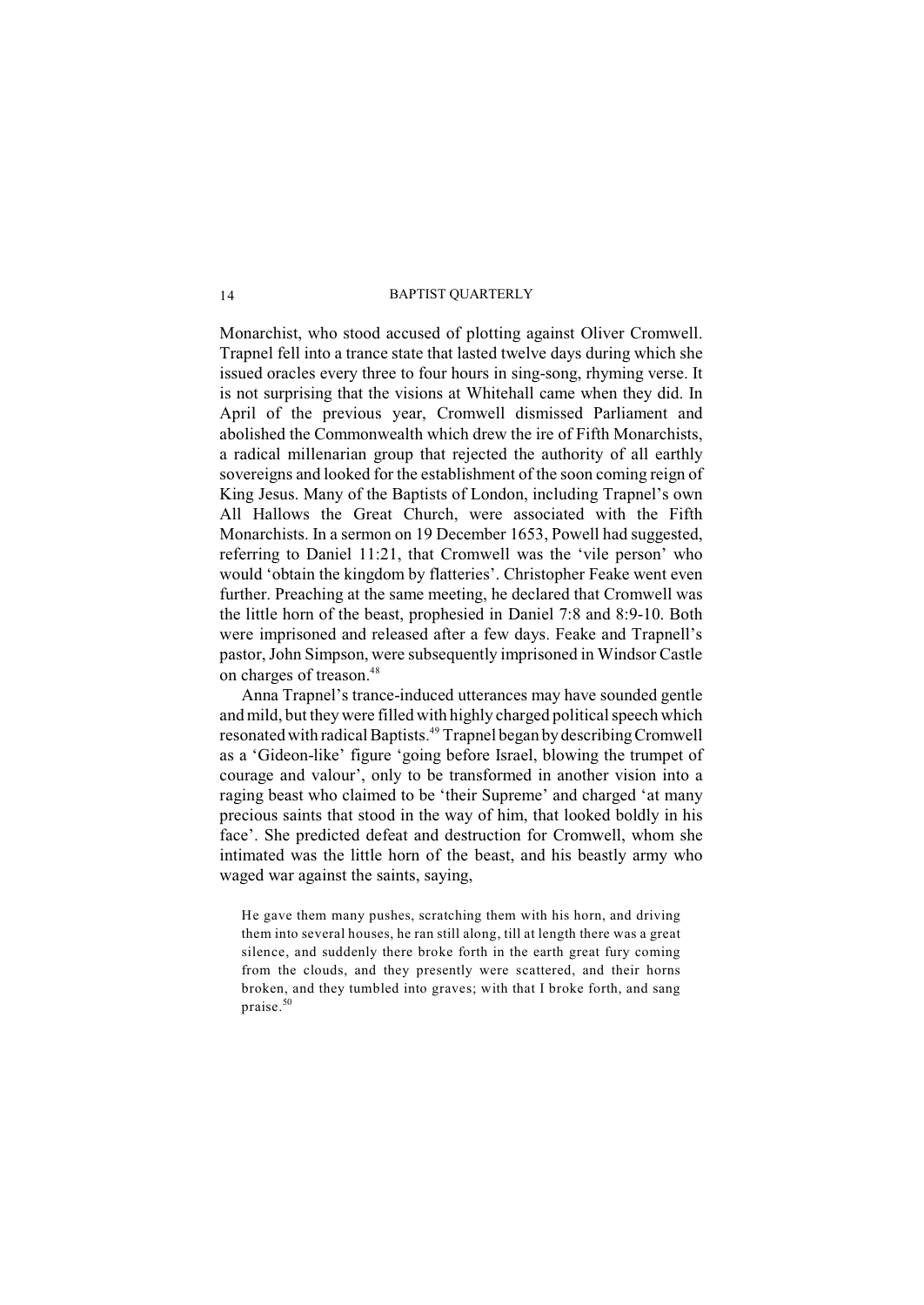Many of her songs also celebrated the coming of the new Jerusalem and the saints reigning with King Jesus, such as this one:

Oh therefore come! Oh come thou Christ! Oh shew thy self now here, Oh come! Come King Jesus, declare, How thou art drawing near.<sup>51</sup>

Trapnel was considered to be a subversive agitator by the protectorate, but because she enjoyed popular support and was widely regarded as a true oracle, acting without human agency, it proved difficult to hold her responsible for the radical politics of her revelations. Many Baptists welcomed her prophetic vision and voice. A tract entitled *Report and Plea* describes Trapnel's trip to Cornwall at the request of her church and pastor, John Simpson, to converse with Captain Langden MP and other Fifth Monarchists. Upon arriving in Cornwall she was accused of being 'a dangerous seditious person' and forced to stand trial.<sup>52</sup> The book, *A Legacy for Saints*, was published shortly afterward, during her confinement at London's infamous Bridewell prison, where 'disorderly women' were incarcerated. Trapnel believed that during her detention she was subjected to the forces of Antichrist. Yet she remained undeterred, affirming her utter confidence in God's vindication, writing: 'For the Saints, their bars are iron, and their gates brass, so that the strongest dragons teeth cannot rend saints asunder'.<sup>53</sup> Many of her trance-inspired verses were collected in a ninety-one page book entitled *A Lively Voice for the King of Saints and Nations*, which concludes:

Now then friends treasure up these notes, Lay them up in your breast, That you may know the difference, Between false visions and the best.<sup>54</sup>

Whereas the works of Wight and Trapnel are examples of oracular speech, a second literary genre employed by early Baptist women was the conversion narrative. Jane Turner's *Choice Experiences of the Kind Dealings of God* (1653) is representative of this type.<sup>55</sup> John Spilsbury,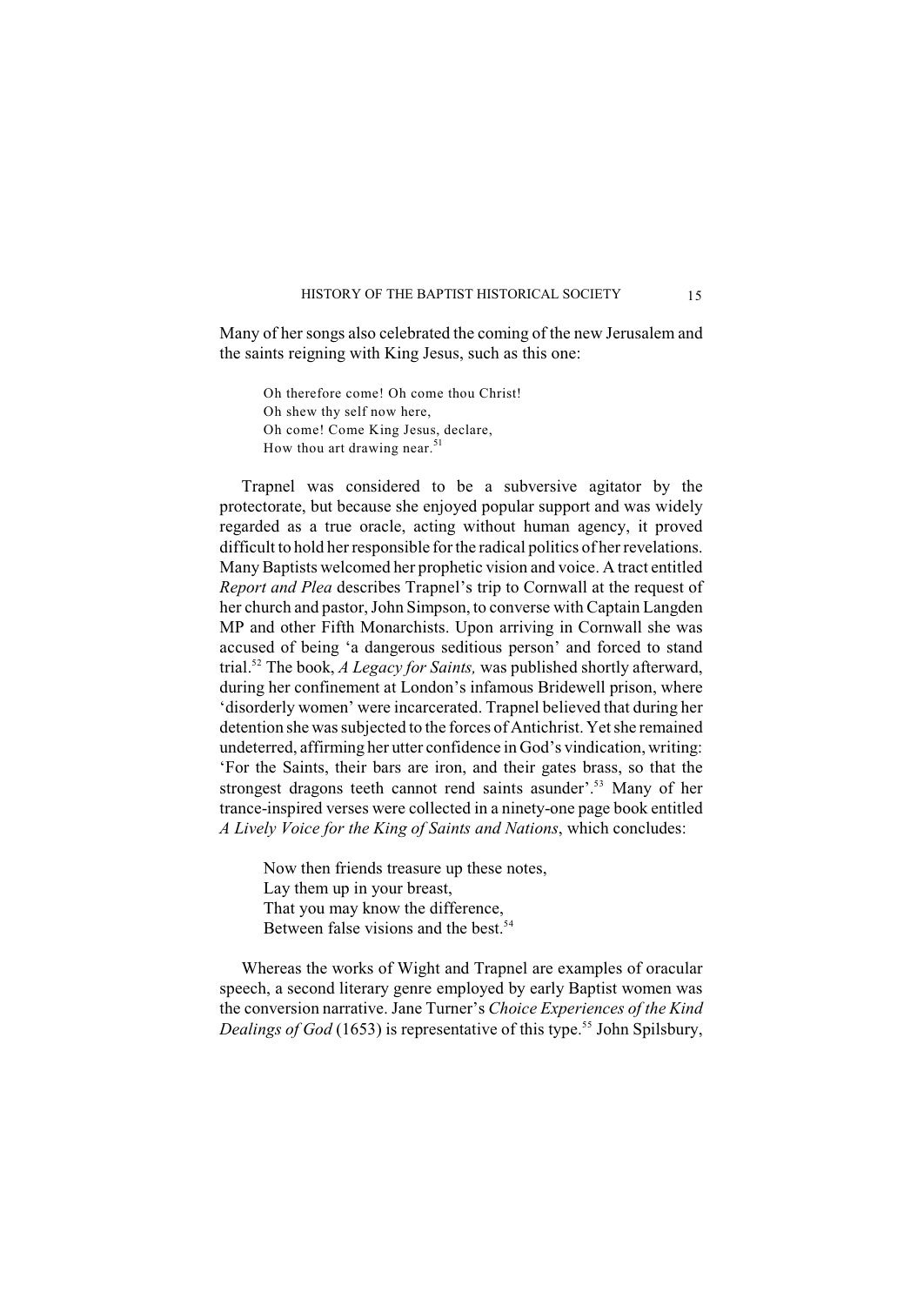the early Baptist leader and signatory of the First London Confession of Faith (1644), commended Turner in the preface as 'a Daughter of Zion' and 'a Mother in Israel', and described her book as 'full of the life and delight to a gracious experienced heart'. The exemplarity of her story as 'an experienced Christian' was paradigmatic for others seeking guidance in the process of conversion. The text delineates Turner's experience of grace through six stages: (1) ignorance and darkness, (2) awakening to and conviction of sin, (3) believing in and receiving assurance of God's love, (4) baptism and church fellowship, (5) understanding of notions and pretended spiritualities as Satan's deceptions, and (6) habits of grace and fruits of the Spirit.<sup>56</sup> Turner's story narrates her transition from Anglicanism, to Presbyterianism, to Anabaptism in which she remained, although she admits to being seriously tempted by what she described as the 'pretended spiritualities' of the Quakerism.

It is notable that, although she was a Particular Baptist, Turner commended a faith correlated, not with the doctrines of predestination and election, but with 'the invitations so general that whosoever would come might come and take of the water of life freely'.<sup>57</sup> Attesting that she 'had rather hear five words from a true Ministery, or in a Church of Christ, where he hath promised his blessing and preference, than five thousand elsewhere, Turner urged 'experienced Christians' to separate 'from all the false ways of worship' that are 'not rightly constituted ... according to the appointment and practice of Christ and his Apostles'. 58 Her account concludes with a caveat that the sort of experience Christians should attend to pertains not to the world, but rather with 'the effects and operations' of the Spirit of God in the soul. But she warned that all experience is subject to the rule of Scripture, which serves as the measure of experience. As she stated, 'one word of Scripture is more worth than all our experience'.<sup>59</sup> But for Turner, just as experience without principles is blind, so principles without experience are empty.<sup>60</sup> 'Christian experience', she explained, 'is truth brought home to the heart with life and power, by the Spirit of God conforming the soul in all things to the will of God, being united to Christ by faith.' 61

Another Baptist sister in the Spirit who employed the conversion narrative was Katherine Sutton.<sup>62</sup> Her book, *A Christian Woman's*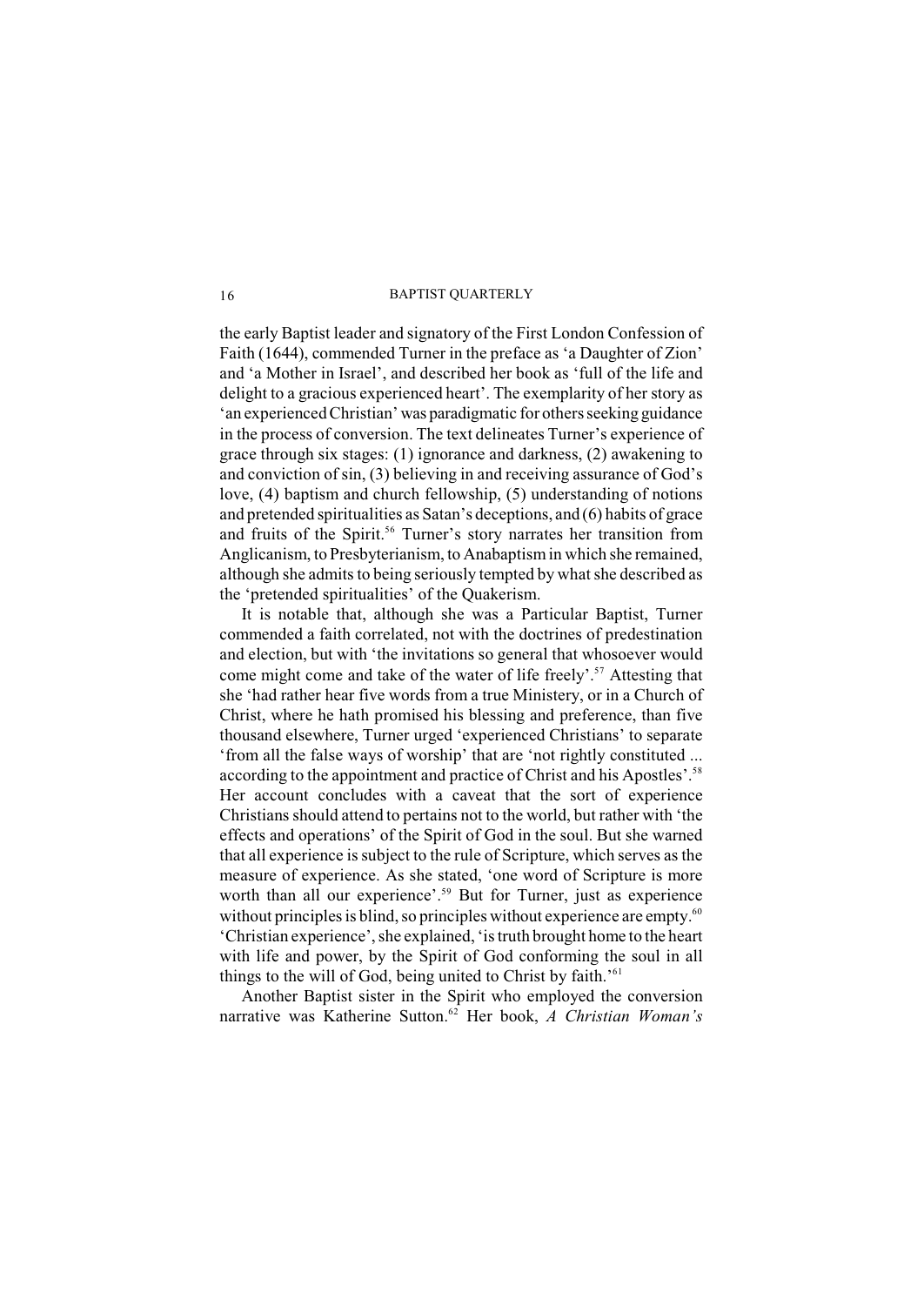*Experiences*, published in 1663, was enthusiastically commended by Hanserd Knollys, the minister of the congregation of which Sutton was a member. Her conversion story is marked by intense religious experience that was intensified by the deaths of at least two children and a prolonged personal illness. Even after her baptism by the Baptists, Sutton struggled to be convinced of her lot among the redeemed. One verse of Scripture that weighed heavily on her during this time was: 'And on my servants, and on my hand maidens will I pour out of my spirit, and they shall prophecy' (Acts 2:18). As she reflected on these words, God gave her the gift of spontaneous singing in verse, which she dated as coming in February 1655:

These promises did dwell with me for a long season, so that I was much stirred up to pray to the Lord, that he would please to accomplish them upon me, and pour out of his blessed Spirit upon me. And after long seeking (especially one day) being very earnest and importunate with the Lord, after which I went out to walk, and on a sudden I was indued with the gift of singing, in such a way and manner as I had not been acquainted with before.<sup>63</sup>

This gift was the 'one thing' that she sought for twenty years, and it marked the beginning of her prophetic ministry.

Sutton's gift served as more than a confirmation of divine light in her own conscience. It constrained her to be a conscience of the nation. In 1658, the same year that Oliver Cromwell died, she prophesied to 'some that then were in high places', in verse, saying:

Didst thou not hear a voice from on high, Deny your selves (take up the cross) or verily you shall die?<sup>64</sup>

Though she notes that her warning was initially met with a promising reception, it was not heeded, to which she added: 'poor souls, for not hearkening unto council in departing from sin they were soon brought down'. The protectorate did indeed collapse the year following her prophecy, and the monarchy was reinstated in 1660, signalling the dark days ahead for the Baptists and other dissenters. Sutton subsequently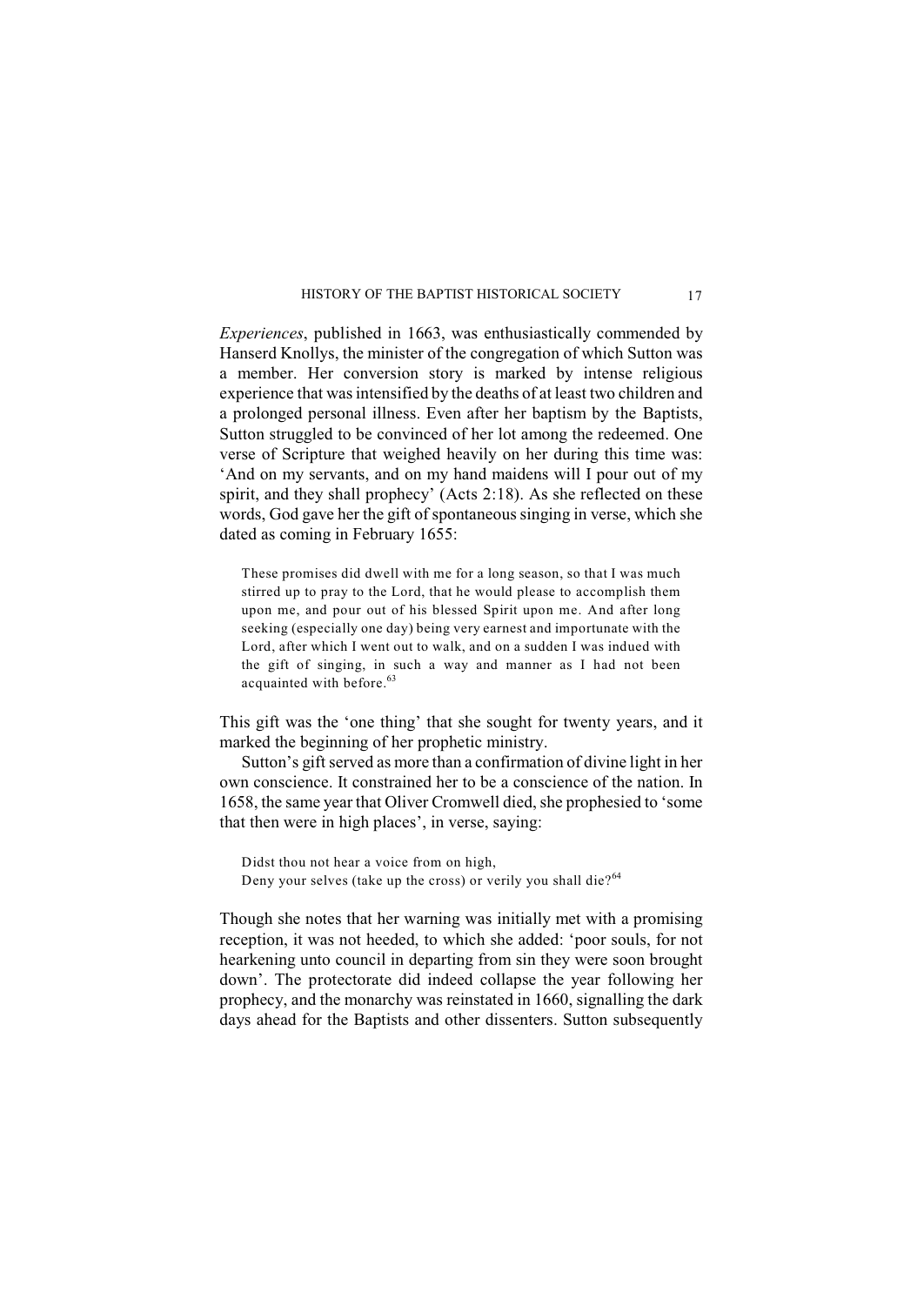fled to Holland where the trunk carrying her songs and prayers, which she calls 'the papers of my experience', was lost in a shipwreck.<sup>65</sup> She attempted with little success to reconstruct material from her memory, but most of her written work remains lost. Only a few hymns survive. One which celebrates 'the glorious workings of God's free grace', dated 20 November 1656, contains this verse:

Let Zions Children now rejoice, And let them praises sing: O! let them lift up pleasant voice, In honour to their King.<sup>66</sup>

A final example of seventeenth-century prophetic Baptist women's voices is Anne Wentworth.<sup>67</sup> Her books, *A True Account* (1676) and *A Vindication of Anne Wentworth* (1677), are examples of a third genre employed by Baptist women writers — the controversial tract. These texts narrate her story of an unhappy marriage to a husband who she describes as a man of 'fierce looks, bitter words, sharp tongue, and cruel usage'.  $8^{\circ}$  On 3 January 1670, she experienced a miraculous healing from a medically incurable fever that confirmed God's call 'to come and follow him<sup> $69$ </sup> and to let him alone be both her maker and her true husband.<sup>70</sup> She finally left the abusive relationship, which from that point on she called 'Babylon', vowing not to return to her husband 'unless he become a new-man, a changed man, a man sensible of the wrong he has done to me'.<sup>71</sup> Her declaration was no mere demand that her husband become a better man working within the existing gender dynamics, but rather that he become converted into a new and transformed image of masculinity based not on hierarchy and dominance but on equality and love. The Baptist church in London where they were members, rather than supporting her cause, rejected her vision and drew up a 'bill of charge' against her, which the elders presented to her on 13 February 1673.<sup>72</sup> The charges included that she exposed her husband's weakness to others, that she did not keep her promise, that she turned her back on one of the church's ministers refusing to hear him preach, that she refused to dress according to church order, that she said she would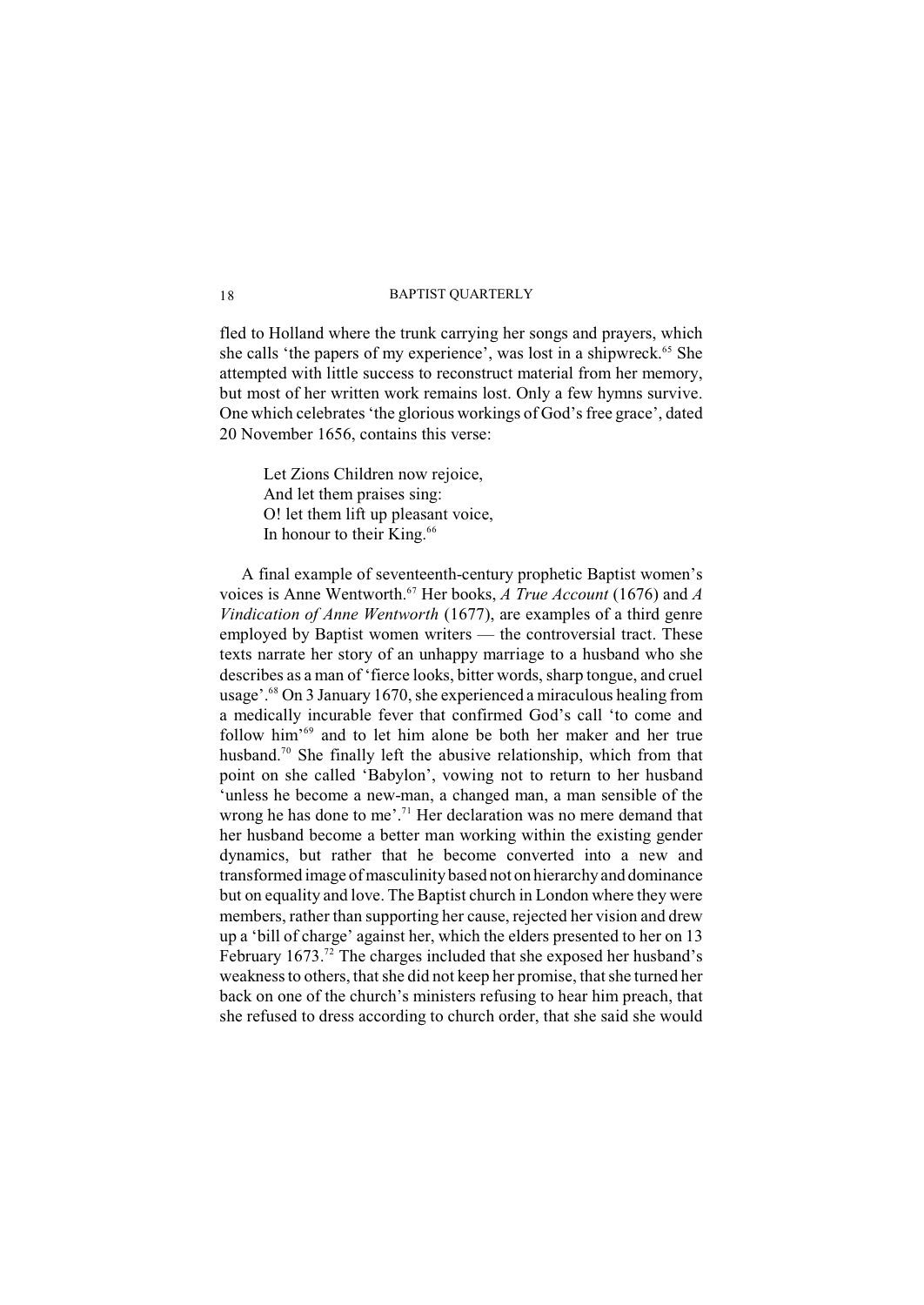seek strength from the Lord rather than going to men for help, that she left home without her husband's permission, that she said her husband's tongue should cleave to the roof of his mouth and his jaw fall, and that she had written a book that caused all the problems to begin with.<sup>73</sup> Wentworth was initially supported by Hanserd Knollys, a leading London Baptist minister who described her work as 'from God, and for the good of souls'.<sup>74</sup> In the end, the church and even Knollys turned against Wentworth, leaving her alone to challenge the patriarchal hierarchies with Abdiel-like courage — 'unshak'n, unseduc'd, unterrifi'd'.<sup>75</sup>

Wentworth's most important work, *Englands Spiritual Pill*, is a remarkable piece calling for 'a thorough reformation of church worship'. It is not a compendium of spontaneous uttered verses nor a collection of narrative visions. It is rather a series of revelations which together form a sustained theological argument on the figures of Zion and Babylon: the true church and the false church. Whereas her contemporary Baptist prophetess, Mary Adams, announced almost certain impending doom on England,  $\frac{76}{6}$  Wentworth held out hope for the nation's redemption. Like the Hebrew prophet Hosea, whose failed marriage became an image of God's redemption for Israel, so Wentworth envisioned her life story as instructive for Zion, the true church. Just as her life in relation to Babylon produced bondage, so participation in Jerusalem above offers freedom. But Babylon signifies not just an abusive husband, nor is it confined to the whorish Roman Church as the scores of dissenters had previously claimed. Babylon, Wentworth writes, also represents hypocritical Baptists from whose formalism in matters of worship all true believers must come out.<sup>77</sup> Wentworth draws up a parallel between the Papists and the Baptists (or Anabaptists as she prefers to call them) and finds that both lie, oppress the conscience, quench the Spirit, uphold one another in sin, sin against the light of their own soul, and act with the same oppressive spirit as the pope.<sup>78</sup> Indeed, mentioning prominent Baptist ministers and elders by name, Wentworth declared that 'the principles of the Anabaptists are as false and as much displeasing to me, as the Pope of Rome<sup> $7.79$ </sup> Formalism, she decried, has corrupted the worship of all religions in England including Anabaptists, Independents,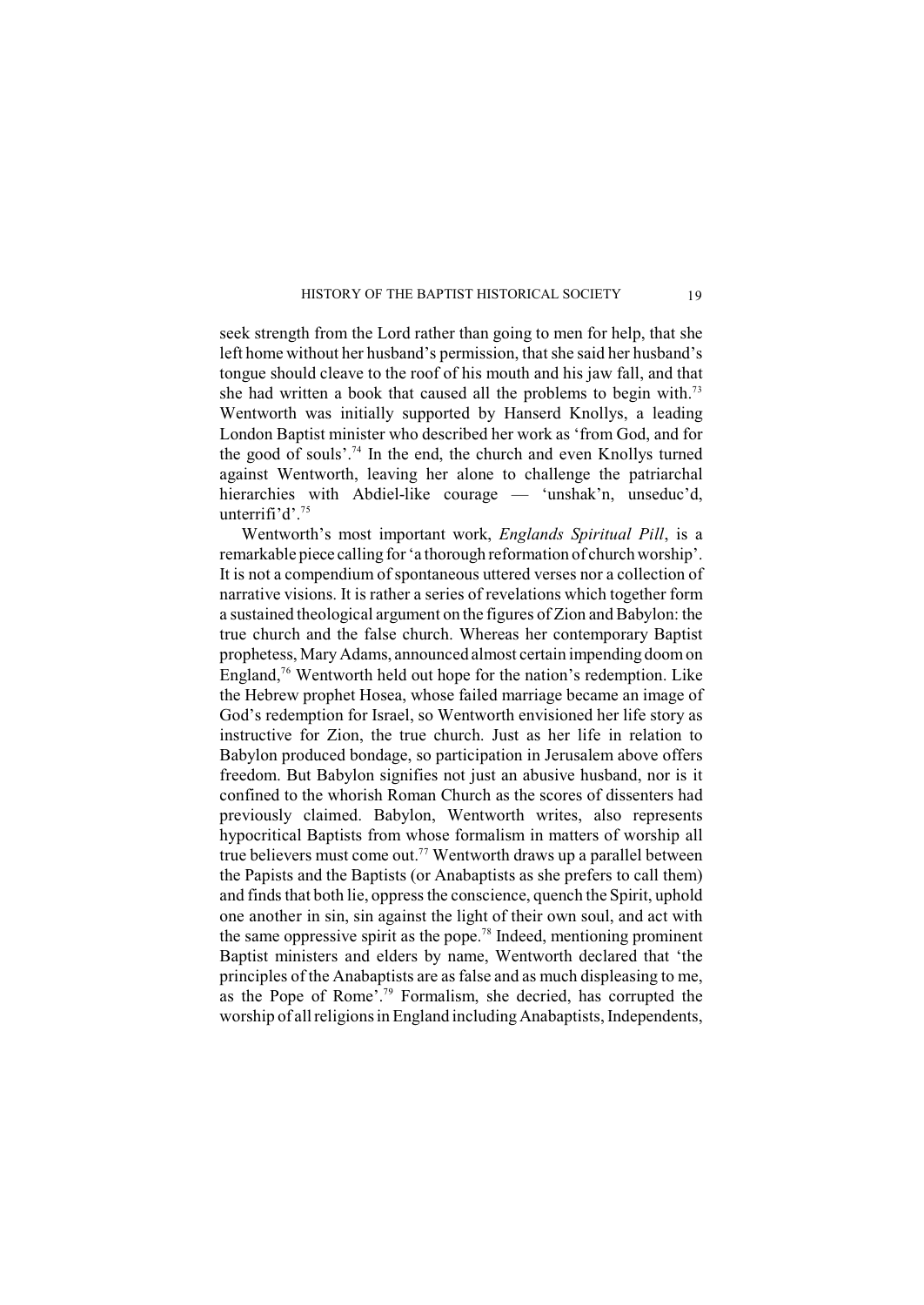Presbyterians, Quakers, Episcopals, and Papists.<sup>80</sup> Only one religion offers hope of salvation and freedom — the religion of King Jesus. He declares, 'I King Jesus am thy King and thy Bridegroom: I am thy beloved Husband, I am Jesus, I am he that will make that stout proud man bow down to me'.<sup>81</sup> This voice is, of course, the same one that called her out of a cruel and false marriage to William Wentworth, into a true and spiritual union with King Jesus. Thus bound with the cords of love the true Church of Christ lives ever free.

These stories of the handmaids of the Lord and the oracles of King Jesus indicate that prophetic women exercised considerable influence among communities of early English General and Particular Baptists. Through their writings they surely attained an even wider audience. Yet there was also tension between the prophetic voices of these women, the gathered churches, and the wider society that eventually refused to swallow their prophetic pill. Notwithstanding the influence of women in the church, when the Particular Baptists of London, including Hanserd Knollys, put together a second confession of faith (published in 1677 and reissued in 1688), they like the General Baptists left no question that prophetic women were to remain outside the ordained ministry, stating that 'The office of Bishop, or Elder, in a Church, is, that he be chosen thereunto by the common suffrage of the church it self.<sup>32</sup> Revolutionary forces had destabilized the centres of power and dislodged the mechanisms of social control that long had kept women in their place. The social space that opened up enabled women, not just to think for themselves, but to speak their minds. Yet as the Baptist movement became organized and institutionalized many of the more egalitarian expressions of the early days dissipated. As historian Christopher Hill observed, one of the most visible signs that 'the great period of freedom' which began in the English revolution had come to an end was that 'women were put back into their place'.<sup>83</sup>

- 1 Thomas Edwards, *Gangraena*: *The First* and Second Part, 3<sup>rd</sup> ed. (London: Ralph Smith, 1646), I.29. See also Ann Hughes, *Gangraena and the Struggle for the English Revolution*, (Oxford: Oxford University Press, 2004).
- 2 Christopher Hill, *The World Turned Upside Down: Radical Ideas During the English Revolution* (London: Penguin Books, 1975).
- 3 Robert Baillie, *Anabaptisme, the True Fountaine of Independency, Brownisme,*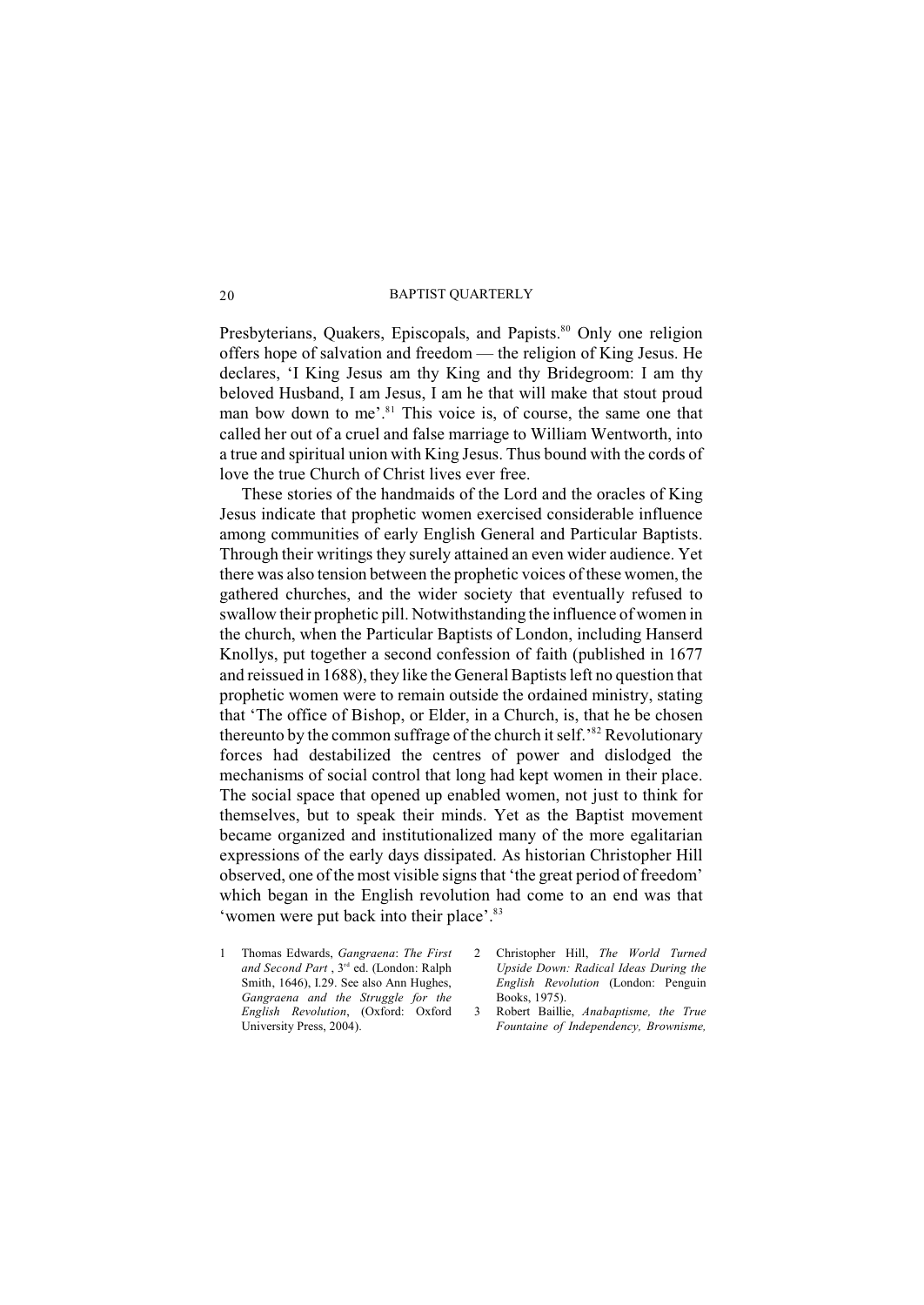*Antinomy, Familisme, and most of the other Errours which for the time doe trouble the Church of England* (London: M.F. for Samuel Gallibrand, 1647). See J. F. McGregor, 'The Baptists: Fount of All Heresy', in *Radical Religion in the English Revolution*, ed. J. F. McGregor and B. Reay (Oxford: Oxford University Press, 1984), 23-63.

- 4 Keith Thomas, 'Women and the Civil War Sects', in Trevor Aston, ed. *Crisis in Europe, 1560-1660* (New York: Basic Books, 1965), 320-21.
- 5 Edwards, *Gangraena*, I.35. For a discussion of Lambe's Bell-Alley Church, see Hughes, *Gangraena and the Struggle for the English Revolution*, 175-77; J. F. McGregor and B. Reay, *Radical Religion in the English Revolution*, 29-30; Murray Tolmie, *The Triumph of the Saints: The Separate Churches of London, 1616-1649* (Cambridge: Cambridge University Press, 1977), 74-80; and Stephen Wright, *The Early English Baptists, 1603-1649* (Woodbridge: Boydell Press, 2006), 89- 102.
- 6 Edwards, *Gangraena*, I.36.
- 7 Edwards, *Gangraena*, I.29-30.
- 8 Edwards, *Gangraena*, I.31-32. See also Tolmie, *The Triumph of the Saints*, 81.
- 9 Edwards, *Gangraena*, II.9; and *Gangraena: The Third Part* , (London: Ralph Smith, 1646), III.27. See also Thomas, 'Women and the Civil War Sects', 328-29; and John Milton, *The Doctrine and Discipline of Divorce*, in *John Milton Complete Poems and Major Prose*, ed. Merritt Y. Hughes (New York: Macmillan Publishing Company, 1957), 696-715.
- 10 For example, the First London Confession (1644) contains the disclaimer, 'The Confession of Faith, of those Churches which are commonly (though falsely) called Anabaptists', in William L. Lumpkin, *Baptist Confessions of Faith*, revised ed. (Valley Forge: Judson Press, 1969), 153.
- 11 Christopher Hill, 'Irreligion in the 'Puritan' Revolution', in McGregor and Reay, *Radical Religion in the English Revolution*, 206.
- 12 Edwards, *Gangraena*, Epistle Dedicatory.
- 13 Nigel Smith, *Perfection Proclaimed: Language and Literature in English Radical Religion, 1640-1660* (Oxford: Clarendon Press, 1989), 10.
- 14 'The Faith and Practise of Thirty Congregations, Gathered According to the Primitive Pattern', (London: J. M. for Will. Larner, 1651), §58; in Lumpkin, 184.
- 15 Thomas, 'Women and the Civil War Sects', 318.
- 16 Priscilla Cotton and Mary Cole, *To the Priests and People of England We Discharge Our Consciences, and Give Them Warning* (London: Giles Calvert, 1655), 3, 6-8, emphasis added; discussed in Elaine Hobby, 'The Politics of Women's Prophecy in the English Revolution', in *Sacred and Profane: Secular and Devotional Interplay in Early Modern British Literature*, ed. Helen Wilcox, Richard Todd, and Alasdair Macdonald (Amsterdam: VU University Press, 1996), 300-02; and Hobby, ' "Discourse so Unsavoury": Women's Published Writings of the 1650s', in *Women, Writing, History: 1640-1740*, (Athens: The University of Georgia Press, ed. Isobe Grundy and Susan Wiseman (Athens: The University of Georgia Press, 1992), 26.
- 17 Cited by Elaine Hobby, in *The Cambridge Companion to Writing of the English Revolution*, ed. N. H. Keeble (Cambridge: Cambridge University Press, 2001), 166.
- 18 Kathrine Chidley, *The Justification of the Independant Churches of Christ* (London: William Larnar, 1641), 22-23. Chidley took up a second answer to Edwards in *A New-Yeares-Gift, of A Brief Exhortation to Mr. Thomas Edwards* (no publisher listed, 1644).
- 19 Chidley, *The Justification of the Independant Churches of Christ*, 26.
- 20 Edward Bean Underhill, ed., *Records of*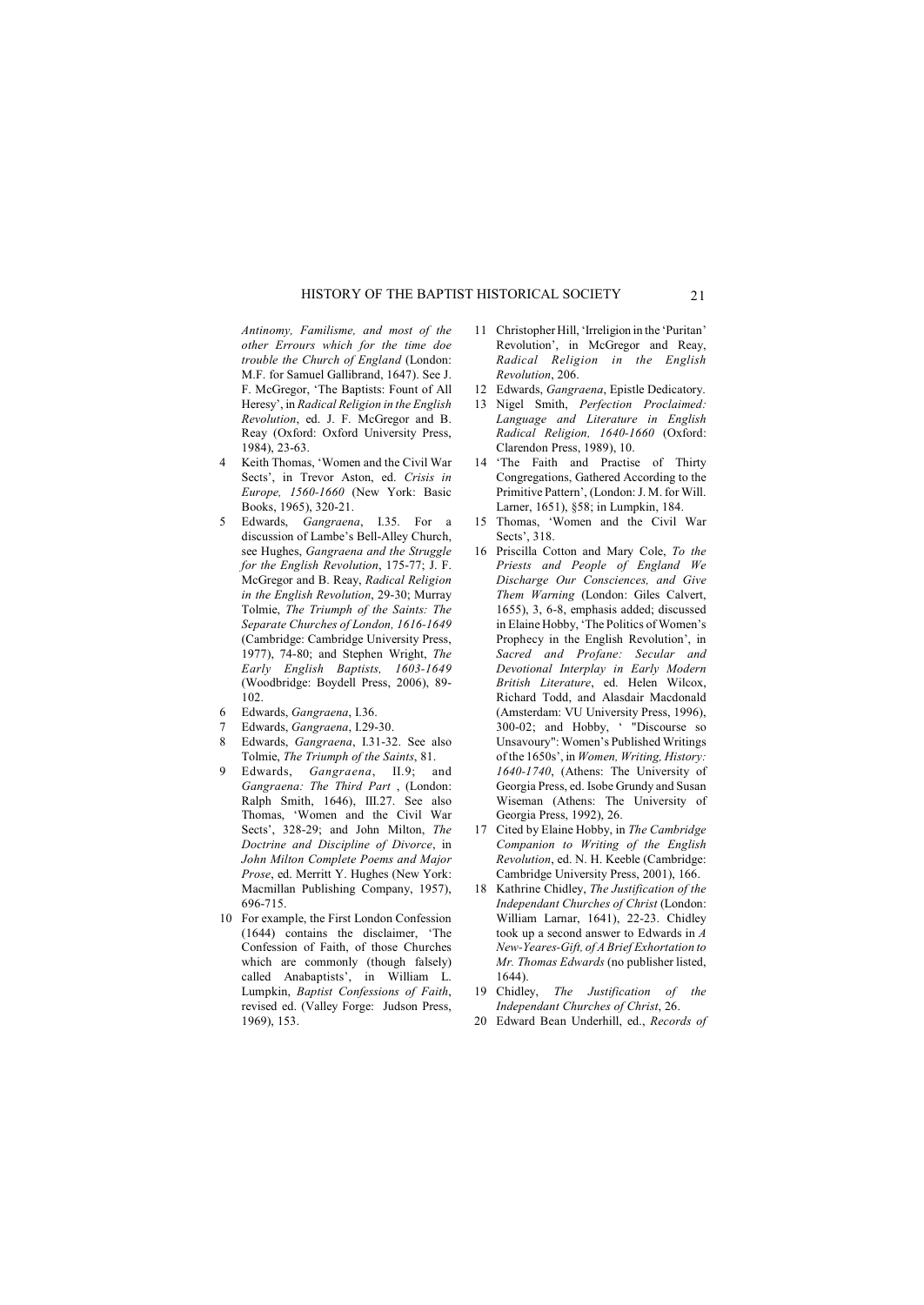*Churches of Christ Gathered at Fenstanton, Warboys, and Hexham* (London: Publisher, 1854), 242.

- 21 John Robinson, *A Justification of Separation*, in *The Works of John Robinson*, ed. Robert Ashton (London: J. Snow, 1851), 2:215-16.
- 22 John Smyth, *Principles and Inferences Concerning the Visible Church* in *The Works of John Smyth*, ed. W. T. Whitley (Cambridge: Cambridge University Press, 1915), 1:256-60; and John Smyth, *A Short Confession of Faith in XX Articles* (1609), 16, in Lumpkin, *Baptist Confessions of Faith*, 101. See also Thomas Helwys, *A Declaration of Faith of English People* (1611), 20, in Lumpkin, *Baptist Confessions of Faith*, 121-22.
- 23 *Association Records of the Particular Baptists of England, Wales and Ireland to 1660*, 3 vols., ed. B. R. White (London: Baptist Historical Society), 1:28; and 3:185. The records delineate four instances in which a woman may not speak in worship: public teaching, doctrinal exposition, church ruling, or leading prayer.
- 24 *Association Records of the Particular Baptists of England, Wales and Ireland to 1660*, 2:55. Women were allowed to exercise their gifts'in private' according to the rule of 1 Cor 11:5.
- 25 Underhill, *The Fenstanton Records*, 20-85.
- 26 Claire Cross, 'The Church in England, 1646-60', in G. E. Aylmer, *The Interregnum: The Quest for Settlement, 1646-1660* (Hamden, Conn.: Archon Books, 1972), 116-17; cited in John Briggs, 'She-preachers, Widows and Other Women: The Feminine Dimension in Baptist Life since 1600', *Baptist Quarterly* 31 (1986): 341.
- 27 Smith, *Perfection Proclaimed*, 12.
- 28 R. A. Knox, *Enthusiasm: A Chapter in the History of Religion* (New York: Oxford University Press, 1950), 20.
- 29 Thomas, 'Women and the Civil War Sects', 323.
- 30 *A Discovery of Six Women Preachers, in Middlesex, Kent, Cambridgshire, and Salisbury* (no location or printer, 1641), 1- 5.
- 31 *A Spirit Moving in The Women Preachers* (London: Henry Shepheard, 1645), 1-8, esp. 3.
- 32 Patricia Crawford, 'Women's Published Writings 1600-1700', in *Women in English Society, 1500-1800*, ed. Mary Prior (London and New York: Methuen, 1985), 211-82.
- 33 Phyllis Mack, *Visionary Women: Ecstatic Prophecy in Seventeenth-Century England* (Berkeley: University of California Press, 1992), 106-07, 413-14. The nine Baptists mentioned by Mack are Mary Adams, Mrs Attaway, Anne Hall, Dorothy Hazzard, Elizabeth Poole, Katherine Sutton, Anna Trapnel, Jane Turner, Sarah Wight, and Anne Wentworth.
- 34 The dates denote the period of their prophetic activity.
- 35 *Oxford Dictionary of National Biography* (Oxford: Oxford University Press, 2004- 2009), s.v. 'Wight, Sarah', by Karen O'Dell Bullock; Maureen Bell, and others, eds., *A Biographical Dictionary of English Women Writers, 1580-1720* (Boston: G. K. Hall & Co., 1990), s.v. 'Wight, Sarah'.
- 36 In Puritan theology, 'experience' was a technical term that denoted a constellation of convictions and affections between the awakening to sin and the conversion of the sinner through effective grace. See *The Westminster Confession of Faith*, X, in *Creeds of the Churches*, ed John H. Leith (New York: Anchor Books, 1963), 206. Christian experience so understood is *theocentric* and *theological* and should not be mistaken for or confused with *anthropocentric* and *psychological* notions of experience associated with evangelical revivalism, protestant liberalism, or psychological theories.
- 37 Owen C. Watkins, *The Puritan Experience: Studies in Spiritual Autobiography* (New York: Schocken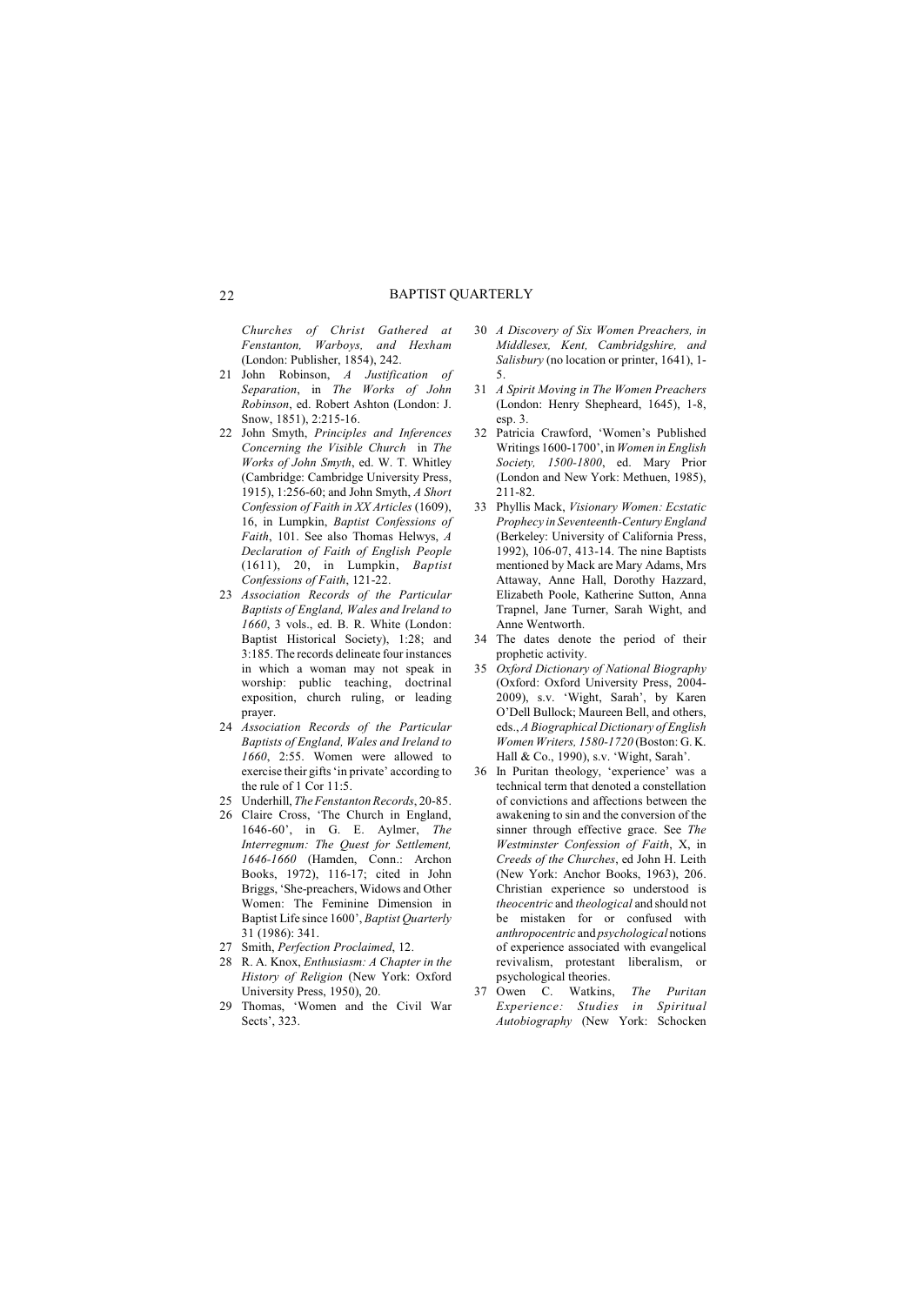Books, 1972), 1-17.

- 38 *The Exceeding Riches of Grace Advanced* (London: Matthew Simmons, 1647), 7.
- 39 *The Exceeding Riches of Grace Advanced*, 16.
- 40 *The Exceeding Riches of Grace Advanced*, 54.
- 41 Barbara Ritter Dailey, *'The Visitation of Sarah Wight: Holy Carnival and the Revolution of the Saints in Civil War London',* 55/4 (December 1986): 438-55.
- 42 *The Exceeding Riches of Grace Advanced*, 48.
- 43 *The Exceeding Riches of Grace Advanced*, 90.
- 44 *The Exceeding Riches of Grace Advanced*, 135.
- 45 *A Wonderful Pleasant and Profitable Letter Written by Mrs Sarah Wright* (London: James Cottrel, 1656).
- 46 *Oxford Dictionary of National Biography*, s.v. 'Trapnel, Anna', by Stevie Davies; Bell and others, *A Biographical Dictionary of English Women Writers, 1580-1720*, s.v. 'Trapnel, Anna'.
- 47 Anna Trapnel, *The Cry of a Stone* (London: no publisher named, 1654), 3.
- 48 Louise Fargo Brown, *The Political Activities of the Baptists and Fifth Monarchy Men In England During the Interregnum* (Washington: American Historical Association, 1912), 44-46.
- 49 The positive reception of Trapnel was unlike that of Elizabeth Poole, another prophetess, whose 1648 pro-monarchy vision urged the General Council of the Army to 'stretch not forth the hand against' King Charles I resulting in her expulsion from the London congregation led by William Kiffin. Elizabeth Poole, *A Vision: Wherein is Manifested the Disease and Cure of the Kingdome* (London: no pubulisher, 1648), 5. In Poole's *An Alarm of War Given to the Army* (no location or printer, 1649), she further defended the monarchy against the revolutionary politics favored by her fellow Baptists.
- 50 Trapnel, *The Cry of a Stone*, 6-13.
- 51 Trapnel, *The Cry of a Stone*, 72.
- 52 Trapnel, *Report and Plea or A Narrative of her Journey from London into Cornwal* (London: Thomas Brewster, 1654), 52.
- 53 Trapnel, *A Legacy for Saints* (London: Thomas Brewster, 1654), 44.
- 54 Trapnel, *A Lively Voice for the King of Saints and Nations* (no location or publisher listed, 1657).
- 55 Jane Turner, *Choice Experiences of the Kind Dealings of God before, in, and after Conversion* (London: H. Hils 1653); Bell and others, *A Biographical Dictionary of English Women Writers, 1580-1720*, s.v. 'Jane Turner'.
- 56 Although Puritans agreed that conversion was preceded by preparatory stages, they did not describe the morphology of conversion in the same way. On the different morphological accounts see Jerald C. Brauer, 'Conversion: From Puritanism to Revivalism', *Journal of Religion* 58/3 (July 1978): 233; Edmund S. Morgan, *Visible Saints* (New York:: New York University Press, 1963), 90-91; Elizabeth Reis, 'Seventeenth-Century Puritan Conversion Narratives', in *Religions of the United States in Practice*, vol. 1, ed. Colleen McDannell (Princeton: Princeton University Press, 2001), 22-26.
- 57 Turner, *Choice Experiences of the Kind Dealings of God*, 57.
- 58 Turner, *Choice Experiences of the Kind Dealings of God*, 97-99.
- 59 Turner, *Choice Experiences of the Kind Dealings of God*, 197.
- 60 Here obviously a play on Immanuel Kant's thesis, 'Concepts without percepts are empty; percepts without concepts are blind', in Preface to Second Edition (1787) of the *Critique of Pure Reason*, trans. Norman Kemp Smith (New York: St Martin's Press, 1956), 75.
- 61 Turner, *Choice Experiences of the Kind Dealings of God*, 202.
- 62 *Oxford Dictionary of National Biography*, s.v. 'Sutton, Katherine', by Michael Davies; Bell and others, *A Biographical*